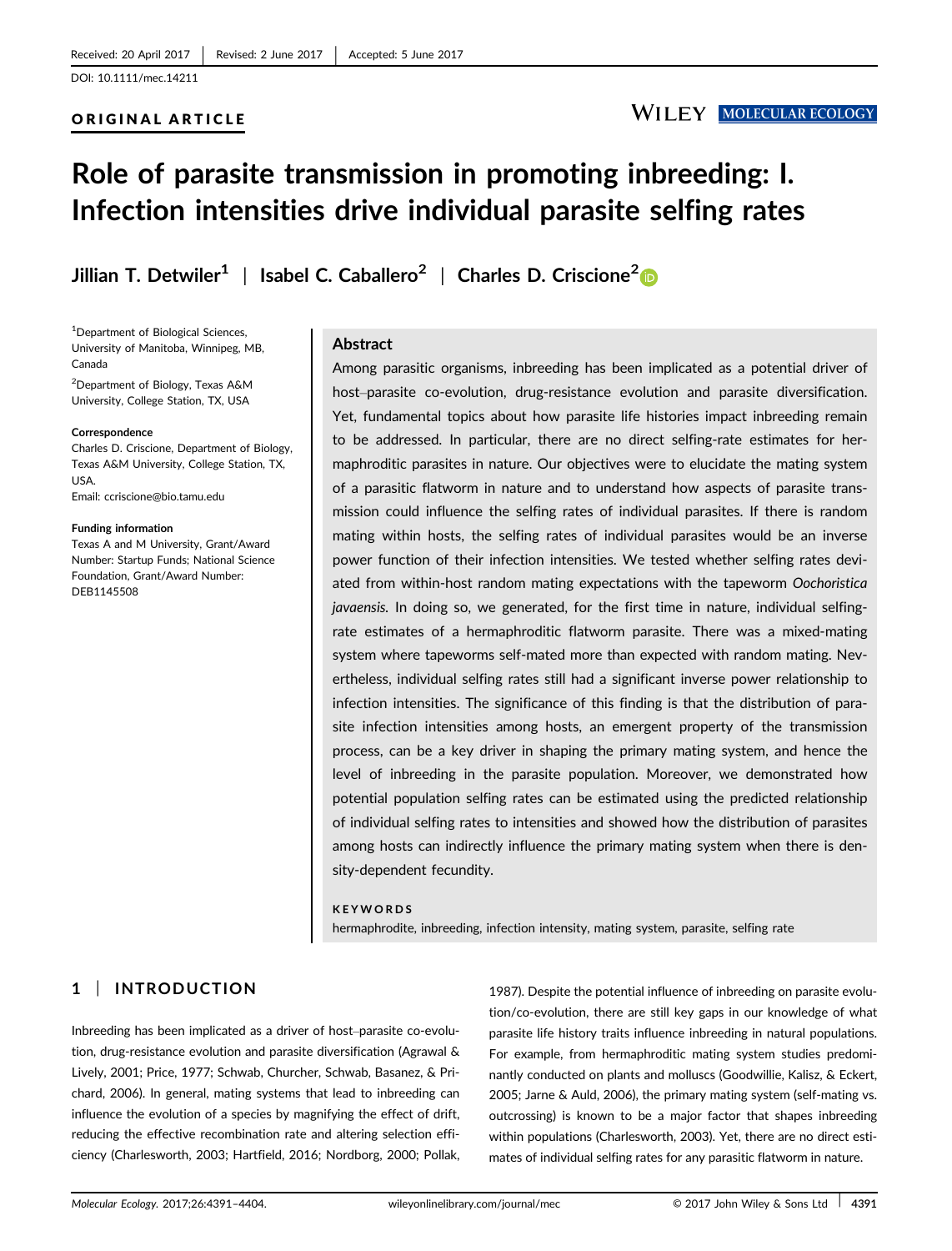**4392 WILEY MOLECULAR ECOLOGY** 

Neodermata Platyhelminthes (flukes, tapeworms and monogenes) are a major parasitic group with over 130,000 estimated species (Strona & Fattorini, 2014), most of which are hermaphroditic. Nonetheless, mating system dynamics largely remain a black box for these ecologically diverse and, in some cases, medically or economically important organisms (Roberts, Janovy, & Nadler, 2009). To date, Jarne and Auld (2006) provide the only quantitative synthesis of parasitic flatworm mating systems. In their review, the mating systems of two parasitic species were directly assessed through progenyarray data and 12 parasitic species were indirectly assessed via population estimates of Wright's  $F_{1S}$ , which quantifies deviations from heterozygosity expected under Hardy–Weinberg equilibrium. As noted by Jarne and Auld (2006), there are caveats to using  $F_{1S}$  to estimate the primary mating system. Assuming a constant rate of self-mating over generations (i.e., inbreeding equilibrium),  $F_{1S}$  is related to the selfing rate (s) as  $F_{1S} = s/(2 - s)$  (Hedrick, 2011). However, s estimated from  $F_{1S}$  can be artificially increased due to technical factors (e.g., null alleles), the Wahlund effect or kin mating (Jarne & David, 2008). Selection can also affect an estimate of s from  $F_{1S}$ . If inbred offspring do not survive to adulthood, that is, there is inbreeding depression,  $F_{1S}$  estimated from adults and hence s would be reduced relative to that expected from the primary mating system (Ritland, 1990). Thus, the best way to assess the mating system of individuals is via direct assessment of parentage (progeny-array data) (Jarne & David, 2008).

Admittedly, progeny-array data are difficult to generate in parasitic organisms. Historically, there are some impressive studies that used radiolabelled sperm to show cross-insemination (Nollen, 1983). Unfortunately, this approach does not verify fertilization, and thus, selfing rates cannot be obtained. Currently, there are only four parasitic flatworm species where progeny-array data have been generated to assess selfing/outcrossing (Lüscher & Milinski, 2003; Rieger, Haase, Reusch, & Kalbe, 2013; Schelkle, Faria, Johnson, van Oosterhout, & Cable, 2012; Trouvé, Renaud, Durand, & Jourdane, 1996, 1999). All of these studies are laboratory-based experiments. In natural populations, therefore, we still do not know how pervasive selfmating is among parasitic flatworms much less if there are ecological factors or parasite life cycle attributes that can predispose parasitic flatworms to inbreeding.

Our goal was not only to estimate the mating system of individual parasitic flatworms in nature but also to elucidate basic ecological features of parasite life history that could impact whether an individual self-mates or outcrosses. In particular, we addressed how the distribution of parasites among hosts, an emergent property of the transmission process, could impact the primary mating system. As a framework, we first recognize that for most metazoan endoparasites, adult breeders are separated among individual hosts (i.e., there is a closed mating system such that individuals cannot mate with parasites in another host; Criscione & Blouin, 2005). If there is random mating within hosts, the selfing rates of individual parasites would be the inverse of the infection intensity (number of parasite individuals in a host) experienced by those parasites (dashed curve in Figure 1) and the population-level selfing rate (i.e., the average



FIGURE 1 Inverse power relationship between parasite selfing rate and infection intensity based on the GLM. The dashed line shows the null expectation of the selfing rate based on within-host random mating. The solid line shows the GLM estimated inverse power function where each dot is an average within-host parasite selfing rate

selfing rate across all parasites from all hosts) would simply be the inverse of the mean infection intensity (see Materials and Methods for a proof of the latter).

Our study provides the first nature-derived, direct estimates of the primary mating system of a hermaphroditic flatworm parasite, the tapeworm Oochoristica javaensis. We tested whether selfing rates deviated from within-host random mating expectations and, in doing so, tested whether parasite inbreeding as manifested by self-mating is dictated by the distribution of parasites among hosts, a fundamental component of parasite transmission. We then demonstrated how the distribution of parasites among hosts can be used to generate a potential population-level estimate of the selfing rate. We also highlighted how the distribution of parasites among hosts can indirectly influence population-level selfing rates when there is density-dependent fecundity (i.e., crowding effects; Dobson, 1986; Read, 1951). The methods we employed will aid future experimentalor field-based mating system studies of parasitic flatworms and animal hermaphrodites in general.

## 2 | MATERIALS AND METHODS

## 2.1 | Study system

The hermaphroditic tapeworm O. javaensis has a terrestrial life cycle involving two hosts. Various gecko species, particularly the Mediterranean gecko Hemidactylus turcicus in the southern United States, can serve as the definitive host, the host where the parasite sexually matures (Criscione & Font, 2001a, 2001b, 2001c; Kennedy, Killick, & Beverley-Burton, 1982). The body (strobila) of O. javaensis consists of a series of repeated segments (proglottids). Anterior proglottids are immature (i.e., reproductive organs are not yet developed). Going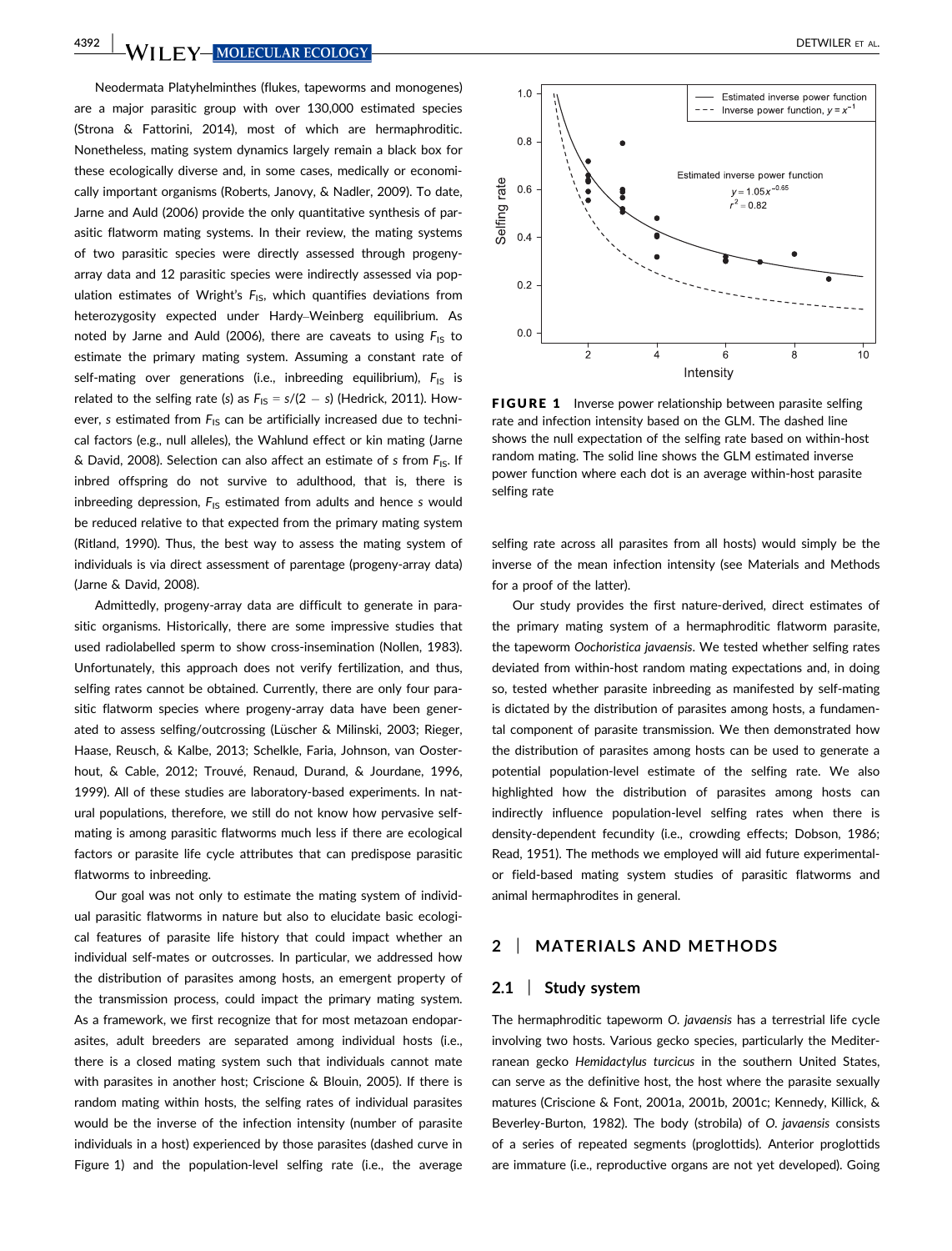DETWILER ET AL. 4393

towards the posterior, proglottids begin to mature and then begin to show evidence of germination, and finally, the most posterior proglottids are gravid (i.e., they contain the diploid larvae called oncospheres). Posterior proglottids ultimately detach whole and are passed in the faeces of the reptile host. Oncospheres are then consumed by an intermediate host. The natural intermediate host is unknown although the flour beetle Tribolium castaneum is a suitable host in the laboratory (Criscione & Font, 2001b; Detwiler & Criscione, 2011). The larval cestodes develop into an infective juvenile stage (generically termed a metacestode; Chervy, 2002; Conn, 1985) within the coelom of the beetle, and the life cycle perpetuates when infected beetles are consumed by the gecko.

## 2.2 | Field collections

From May to October 2011, Mediterranean geckos were collected by hand from dusk to midnight from buildings in five locations within College Station, Texas, USA. These locations are described in detail, including a map, in Detwiler and Criscione (2014). The Mediterranean gecko is an invasive species (nonendangered and not protected) in the United States and does not require collecting permits in the state of Texas. The research protocols (i.e., capture, handling and sacrifice [decapitation followed by pithing] prior to dissection) in this study were approved by the Institutional Animal Care and Use Committee at Texas A&M University (AUP 2009-23 and 2012–023). During dissections, live tapeworms were collected from the gecko's intestine.

Live tapeworms were examined under a stereomicroscope to determine the developmental stage of the tapeworm (immature, mature or gravid). Tapeworms were deemed immature if no mature segments were observed. Mature individuals had segments with fully developed ovaries and testes, but no gravid segments (i.e., there were no proglottids with developed oncospheres). Gravid tapeworms had mature and gravid segments. If gravid segments were observed, fine forceps were used to separate eight gravid segments from the rest of the tapeworm. The remaining part of each tapeworm was heat-killed in 90°C water (Criscione & Font, 2001a) and preserved in 70% ethanol for subsequent microsatellite genotyping and morphological work.

The isolated, live gravid proglottids were placed onto a piece of filter paper in a small plastic petri dish (35 mm  $\times$  10 mm). A small amount of flour was dusted onto the tapeworm tissue, and then, 10 starved beetles (for 24 hrs) were placed into each dish (Criscione & Font, 2001a). After 20 days, the beetles were dissected and all the tapeworm metacestodes were counted and preserved in 70% ethanol for genotyping. Although it would have been preferable to genotype oncospheres to obtain offspring genotypes, we could not consistently amplify microsatellite loci from individual oncospheres (Detwiler & Criscione, 2011). Metacestodes were used because they provided ample DNA for PCR. We note that because our estimates of the primary mating system came from the metacestode stage, we are assuming there was no appreciable amount of selection against selfed parasites within the beetle host. Even if there was inbreeding depression from the oncosphere to metacestode stage, it is hard to

envision how this could generate a relationship between the withingecko infection intensity and selfing rate when analysed at the metacestode stage. Also, a similar level of inbreeding depression among inbred offspring should not preclude detection of the relationship at the metacestode stage. However, variable inbreeding depression among inbred offspring could create more noise in the data reducing the chances to detect a relationship at the metacestode stage.

### 2.3 Adult and larval parasite genotyping

DNA extraction and microsatellite genotyping followed that of Detwiler and Criscione (2011). Parent tapeworms were genotyped using the scolex and neck region, which does not contain any maturing proglottids. Parent tapeworms from each host were genotyped with 26 microsatellite markers (di005, di019, di035, di068, di097, di109, tri007, di008, di011, di033, di046, di073, di131, di140, tet007, tri022, di001, di030, di044, di069, di078, di086, di094, di032, tet012 and tri001; Detwiler & Criscione, 2011) to determine loci that could be used to estimate selfing rates of individual worms. Next, loci to genotype offspring (metacestodes) of a specific parent were selected based on the criterion that the locus (or combination of loci) could be used to estimate the selfing rate of that parent tapeworm (described below). The number of loci genotyped in the offspring of a parent worm ranged from 1 to 6 (discussed below). Based on simulations (Fig. S1) and the technical feasibility of extracting metacestodes in a 96-well format, we aimed to genotype 95 metacestodes from a given parent. The metacestodes used for genotyping were randomly selected from the infected beetles. All adult and offspring genotypes were visualized on a 3730xl 96-Capillary Genetic Analyzer with 500 LIZ size standard at the DNA Analysis Facility on Science Hill at Yale University, USA. Alleles were scored and manually inspected with GENOTYPER 3.7 (Applied Biosystems). All adult genotypes were scored by JTD and then independently checked at random by ICC.

# 2.4 Estimating the individual selfing rates of parent worms

Because the tapeworms exist in a closed mating system, we could determine the genotypes of all potential parents of a given progeny. Moreover, we knew the maternal parent because gravid proglottids were obtained directly from the maternal tapeworm. Ideally, complete parentage would be the best means to estimate individual worm selfing rates. However, because polymorphism at microsatellite loci was low in populations of O. javaensis (Detwiler & Criscione, 2017), some parents shared the same alleles across loci making complete parentage impossible. Thus, depending on the polymorphism within and among adult tapeworms in a host, various methods were used to estimate individual tapeworm selfing rates. Table S1 provides the raw genotype data and method of analysis (Methods A–D described below) used to generate each individual tapeworm selfingrate estimate.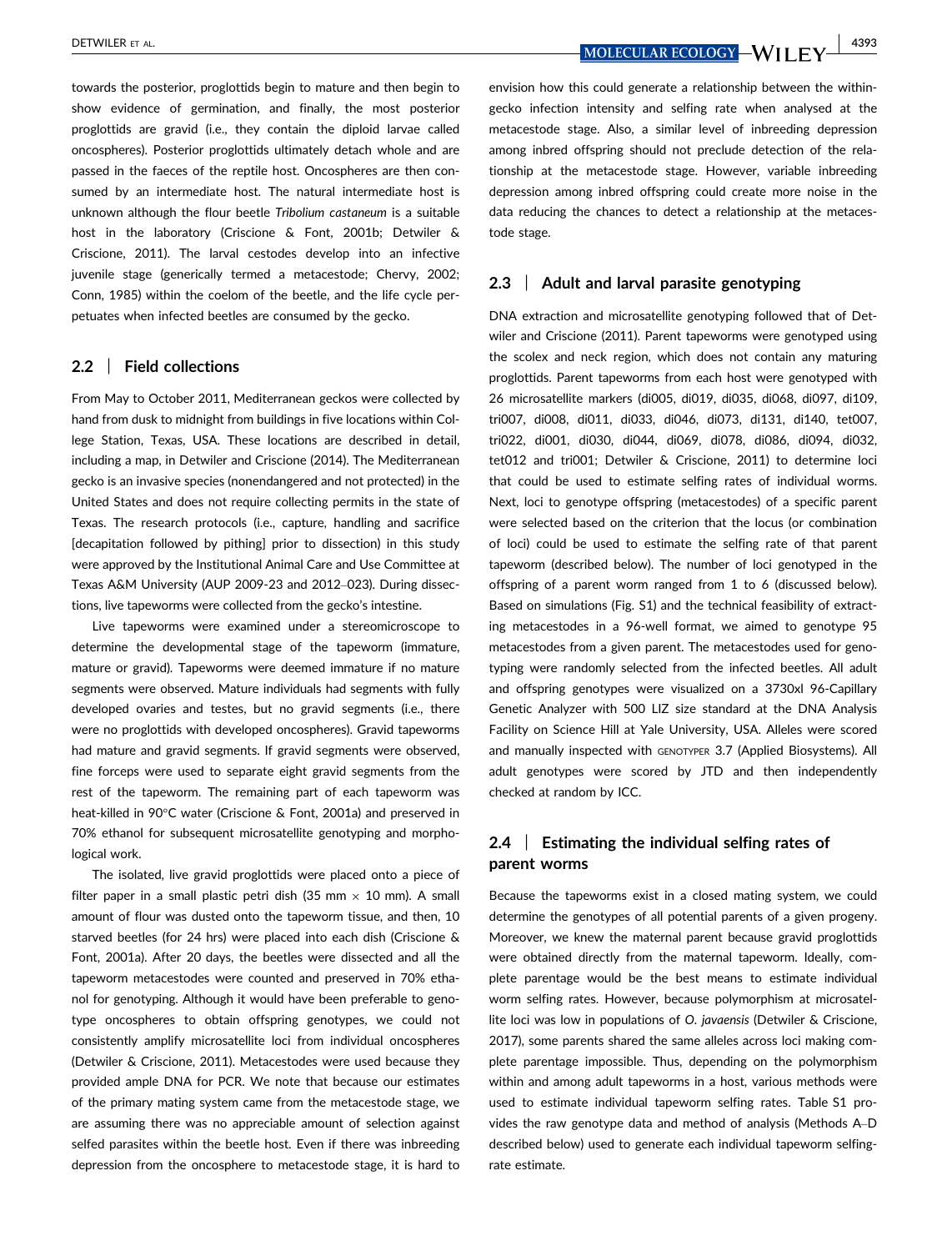## 2.4.1 | Method A

In over half the cases, a single locus or a combination of loci allowed unambiguous determination of whether the progeny of a maternal worm was the result of a selfing event or outcrossing event. For example, in Host 2, maternal Worm A had genotype 237/237 and Worm B had genotype 245/245 at locus di030 (Table S1). In this example, the estimated selfing rate  $(\hat{s})$  of Worm A is the proportion of progeny that had a 237/237 genotype. The variance using Method A is the variance of the binomial distribution.

#### $2.4.2$  | Method B

Within some hosts, a maternal tapeworm was homozygous at one or more loci whereas one or more other potential paternal parents were heterozygous with one allele also present in the maternal tapeworm. For example, in Host 1, maternal Worm A was 113/113 and Worm B was 113/117 at locus di033. Two other independent loci (i.e., recombination rate is 0.5; discussed at the end of Method C) showed the same pattern (Table S1). In this case, a 113/117 genotype in the progeny of Worm A is a discernable outcrossed progeny because of the presence of a nonmaternal allele. Even though a 113/113 genotype is ambiguous, as it can result from a selfing or outcrossing event,  $\hat{s}$  can still be estimated using the proportion of discernable outcrossed progeny ( $n_t/N$ , where  $n_t$  is the number of discernable outcrossed progeny and N is the total number of progeny genotyped from a given maternal tapeworm).

Estimating  $\hat{s}$  with Method B is a special case of the methods presented in Cruzan, Hamrick, Arnold, and Bennett (1994) and Shaw, Kahler, and Allard (1981). The proportion of discernable outcrossed progeny,  $n_t/N$ , is the product of the outcrossing rate  $(t = 1 - s)$ times the probability of detecting a discernable outcrossed progeny  $(1 - \alpha$ , where  $\alpha$  is the probability of nonidentification of an outcross). In Shaw et al. (1981), who were estimating population-level selfing rates, and Cruzan et al. (1994), who were estimating individual plant selfing rates in an open population,  $\alpha$  is a random variable (estimated from the frequencies of maternal alleles in the paternal pool) that has an associated variance. Because adult endoparasites have closed mating systems, we can identify genotypes of all potential parents. Thus,  $\alpha$  can be determined without error from Mendelian expectations. Henceforth, we designate it as  $\alpha_m$ . In a cross with maternal genotype 11  $\times$  paternal 12,  $\alpha_m$  in the progeny of the maternal individual is .5. If there are  $x$  independent loci that show the same pattern, then the multilocus  $\alpha_m = .5^x$ . The probability of detecting a discernable outcrossed progeny increases rapidly with more loci (e.g., with 4 loci,  $1 - \alpha_m = .9375$ ). Using the above information, the following equation can be used to estimate  $\hat{t}$  of an individual tapeworm:

$$
\hat{t} = \frac{n_t}{N(1 - \alpha_m)}.
$$
 (1)

Subsequently,  $\hat{s}$  is estimated from  $1 - \hat{t}$ . The variance of  $\hat{t}$  (see Shaw et al., 1981) is equal to the variance of  $\hat{s}$  and is given by

$$
\operatorname{Var}\hat{t} = \frac{\hat{t}[1 - \hat{t}(1 - \alpha_m)]}{N(1 - \alpha_m)}.
$$
 (2)

Equation 1 can be used to estimate  $\hat{t}$  of the maternal tapeworm when there is more than one potential paternal tapeworm as long as a potential paternal tapeworm is not homozygous for the same allele as the maternal tapeworm, for example, maternal genotype of 11 and two potential paternal individuals with genotype 12. In this latter example,  $\hat{t}$  is the total outcrossing rate, but does not distinguish the proportion of outcrossing between the two potential paternal individuals. Nonetheless,  $\hat{s}$  of the maternal parent, the statistic of interest in this study, can still be estimated as  $1 - \hat{t}$ .

### 2.4.3 | Method C

The method of Cruzan et al. (1994) was designed for open populations and relied upon a nonmaternal allele being present in the progeny to estimate  $\hat{t}$ . Thus, if a locus is biallelic and the maternal individual is a heterozygote, an estimate of  $\hat{t}$  is not possible (Ritland, 2002). However, in closed mating systems, Mendelian expectations enable the estimation of  $\hat{s}$  from the observed proportion of discernable selfed genotypes,  $n_s/N$ . For example, in Host 8, maternal Worm C had genotype 120/122 and potential paternal Worms A and B had genotype 120/120 at locus di001. There were three other independent loci with this same pattern (Table S1). In fact, because Worms A and B had the same multilocus genotype across 26 loci, we could not obtain individual selfing estimates for either of these tapeworms. However, in offspring of Worm C, the genotype 122/ 122 is a discernable selfed genotype whereas genotypes 120/120 and 120/122 are ambiguous. Here,  $n_s/N$  is the product of s times the probability of detecting a discernable selfed progeny  $(1 - \beta_m,$ where  $\beta_m$  is the probability of nonidentification of a selfing event according to Mendelian expectations). Herein, we present a new equation to estimate the selfing rate of individuals from a closed mating system:

$$
\hat{s} = \frac{n_s}{N(1 - \beta_m)},
$$
\n(3)

where the associated variance is

Var 
$$
\hat{s} = \frac{\hat{s}[1 - \hat{s}(1 - \beta_m)]}{N(1 - \beta_m)}
$$
. (4)

If there are  $x$  independent loci that show the same pattern, then the multilocus  $\beta_m = .75^{\text{x}}$ . As seen in Equation 4, the variance decreases as  $1 - \beta_m$  approaches 1. However, more loci are needed to achieve a higher probability of discerning a selfed genotype in Method C compared to identifying a discernable outcrossed genotype in Method B (e.g., eight loci are needed to achieve a  $1 - \beta_m = .90$ ). More details on some of the statistical properties and sample sizes needed to achieve precise estimates of  $\hat{s}$  with Methods B and C are given in Fig. S1. For additional discussion on Cruzan et al. (1994) method of moments estimator, which our Methods B and C are related to, see Ritland (2002). We also note that Methods B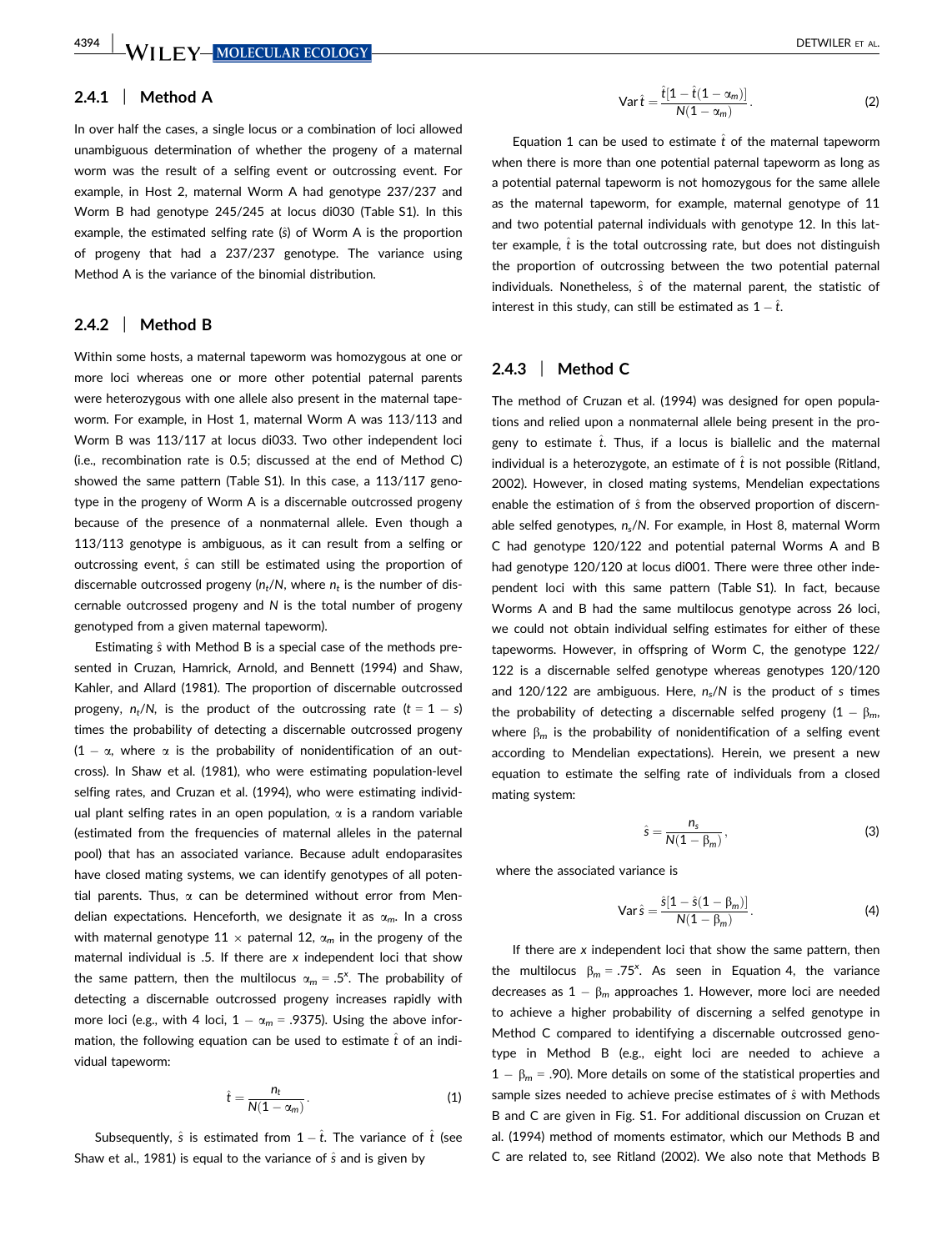and C require loci to have Mendelian inheritance and in the case of multilocus estimates, to have independent assortment (i.e., recombination rate  $= 0.5$ ). In most cases, we were able to directly verify Mendelian segregation and independent assortment using the methods described in Detwiler and Criscione (2011) (data not shown).

## 2.4.4 | Method D

In some situations, the  $\hat{s}$  of a worm could be determined by combining Method A with Methods B or C. Worm A in Host 11 is such an example (Table S1). Here, locus di008 allowed unambiguous identification of outcrossed offspring of maternal Worm A with paternal Worm C, whereas two loci (di109 and di140) enabled Method B to estimate the outcrossing rate between maternal Worm A and paternal Worm B. The latter required accounting for genotypes at di109 or di140 that were created by an outcross between Worm A and C, but may have resembled an outcross between Worm A and B (see Table S1 for details). For Worm A,  $\hat{s}$  was estimated as 1 minus the total outcrossing rate (i.e., the rate of C to A plus the rate of B to A). For Method D, offspring were resampled 10,000 times to obtain a bootstrap estimate of the variance.

#### 2.5 | Significance tests of individual selfing rates

To determine whether individual tapeworm selfing rates differed from the expected value under random mating within a host, the proportion of simulated selfing rates ≤ selfing rate expected with random mating was calculated after 10,000 bootstraps over offspring. POPTOOLS V3.2.5 was used to perform the resampling (Hood, 2011). This proportion (or 1 minus the proportion if the proportion was >0.5) was multiplied by 2 to generate a two-tailed p-value. A  $p < 0.05$  was considered significant. The expected selfing rate with random mating was based on the number of tapeworms within a host (i.e., 1/I<sub>j</sub>, where I<sub>j</sub> is the infection intensity of host j). The bootstrap simulations were also used to calculate the variance and 95% confidence intervals of the individual estimates. Using exact binomial tests ( $\alpha$  = .05), we then asked whether more tapeworms had selfing rates that deviated (more or less) from random mating expectations than one expects by chance alone.

The above analyses treat each tapeworm as an independent test of the null hypothesis (i.e., the selfing rate within a host does not deviate from 1/I<sub>j</sub>). Recognizing that tapeworms within a host experience a common environment, we asked the same question at the level of host. Here, each tapeworm within a host is an independent replicate of the hypothesis in that host. To generate a p-value at the level of the host, we used the weighted Z-method to combine probabilities of individual tapeworms within a host (Whitlock, 2005). This test was run only on hosts where more than one tapeworm was tested. The inverse variance of the selfing-rate estimate of each tapeworm was used as the weight. As described above, binomial tests were conducted, but at the level of the host.

## 2.6 | Testing the relationship between selfing rate and intensity of infection

With random mating within hosts, the selfing rates of individual tapeworms are expected to be an inverse power function of the infection intensity experienced by those tapeworms. Thus, across tapeworms we expect the relationship  $y = ax^b$ , where y is the selfing rate and x is the intensity of infection. At an intensity of 1, the selfing rate is 100%; hence, we expect  $a = 1$ . The b parameter is predicted to be  $-1$  with random mating within hosts; a value less negative would indicate more selfing than expected under random mating within hosts, whereas a value more negative would indicate less selfing. To test the above expectation, we fitted a linear model to the data (ln  $y = b^*$ ln  $x + \ln a$ ) and estimated the parameters a and b.

As noted above, individual parasites within a host do not necessarily represent true replicates. Thus, to determine whether there was an inverse power relationship between infection intensity and selfing rates across all tapeworms, the data were modelled in two ways. (1) We averaged selfing rates within hosts (using the inverse of the variance of individual tapeworm selfing-rate estimates as a weight) and then fitted a general linear model (GLM) with the response (natural-log of the average selfing rate of tapeworms in a host) and explanatory variable (natural-log of the infection intensity). (2) We used a general linear mixed model (GLMM) that included the natural-log of the selfing rates for individual tapeworms as the response variable, natural-log of the infection intensity as the explanatory variable and Host ID as a random effect. Models were run using the STATS and LME4 (Bates, Machler, Bolker, & Walker, 2015a, 2015b) packages in <sup>R</sup> 3.2.2 (R Core Team, 2015), respectively.

The above analyses assume that the relationship between selfing rate and infection intensity is the same among the five sampled locations. Subpopulation could not be included as a factor in the analysis because there would not be sufficient power (due to too few samples per subpopulation across a range of intensities) to analyse the relationship between selfing rate and infection intensity. We note that both the gecko host and the tapeworm are genetically structured among the five locations in College Station (Detwiler & Criscione, 2014, 2017). However, if there were differences in the intensity to selfing-rate relationship among locations, we suspect it would be less likely that a relationship between intensity and selfing rate would be found because of excess noise in the data.

The data were also explored with nonlinear versions of these two models using untransformed data. Qualitatively, the data were robust as very similar best fit curves (and subsequent selfing-rate extrapolations, discussed below) were found with the nonlinear models. However, assumptions of either normality or homogeneity of variance were not met in the nonlinear models. Thus, all interpretations and extrapolations of selfing rates are restricted to the linear models using natural-log-transformed data.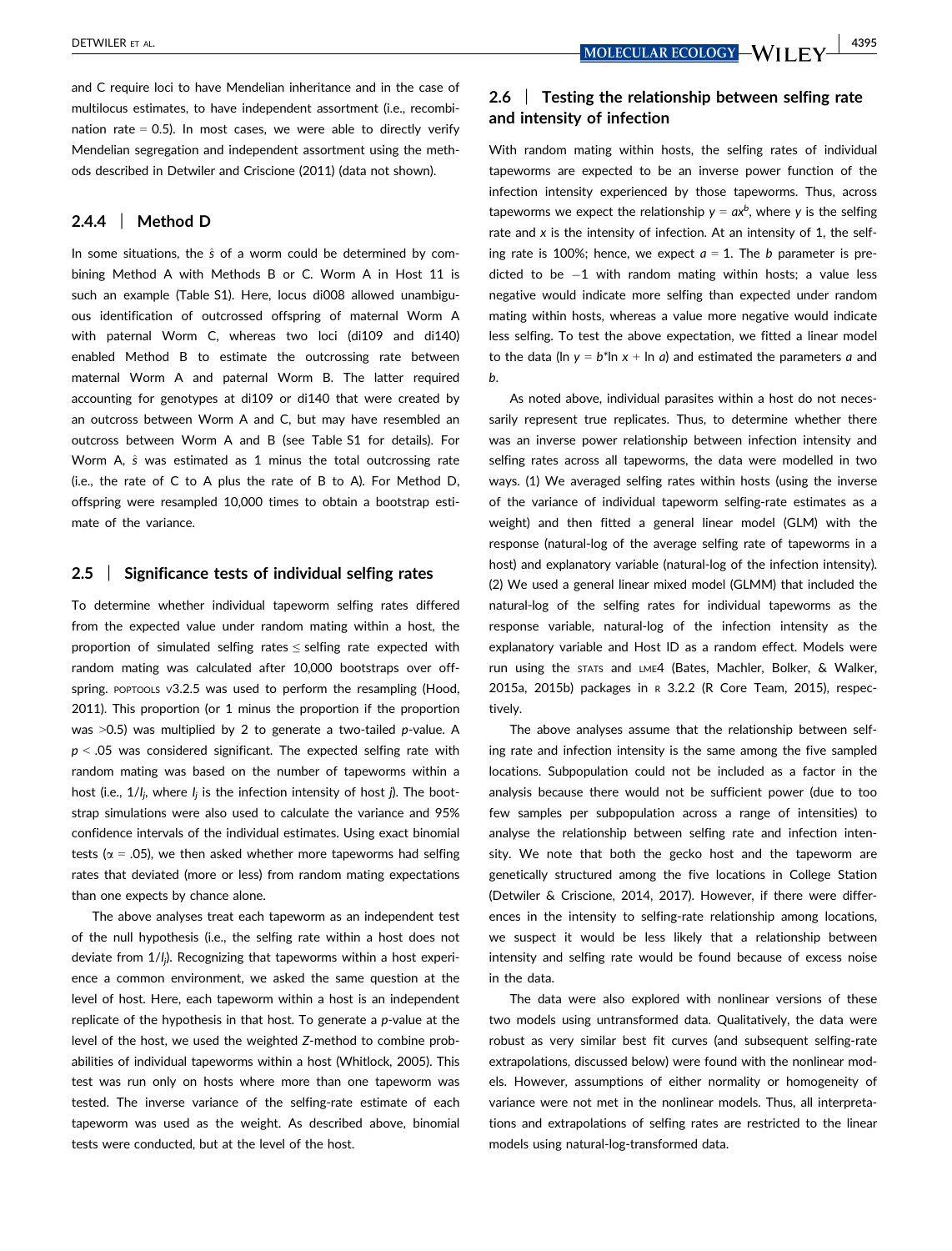#### 2.7 | Estimating potential population selfing rates

Our goal here was to demonstrate how population-level selfing rates  $(s_n)$  based on the primary mating system (as opposed to an indirect means such as  $F_{15}$ ) could be generated from the results of the individual-based analyses. We refer to our estimates as "potential" population-level rates because density-dependent fecundity (a.k.a. the "crowding effect" in parasites; Read, 1951) could affect the selfing rates manifested at the population level (e.g., the realized proportion of metacestodes that are the product of self-mating in a natural population) independent of selection on inbred offspring themselves. There is abundant evidence that density-dependent growth and fecundity occur across many helminth taxa, especially tapeworms (Poulin 2007).

If there is no relationship between infection intensities (I<sub>j</sub>) and individual selfing rates ( $s_{ij}$ , selfing rate of tapeworm *i* in host *j*), an estimate of  $s_p$  can be obtained by averaging the selfing rates of individuals  $(s_p = \bar{s}_{ij})$  without a need to be concerned for density-dependent fecundity. When there is a relationship, assumptions need to be made about the variation in reproductive success among tapeworms. If there is random mating within hosts and assuming random reproductive success,  $s_p$  again equals  $\bar{s}_{ij}$ . However, an interesting relationship arises in recognizing that  $s_p$  can be calculated as a weighted average of the average selfing rates within hosts  $(1/l_j)$ , where the weights are the proportion of worms in host j relative to the total number of tapeworms ( $I_j/N$ , where  $N$  is the total number of tapeworms). Hence,

$$
s_p = \sum_{j=1}^{H} \left(\frac{1}{l_j}\right) \left(\frac{l_j}{N}\right),\tag{5}
$$

where H is the total number of infected hosts. Equation 5 reduces to H/N, which is the inverse of the mean infection intensity. This simple result provides a baseline for understanding how the distribution of parasites can impact inbreeding. Assuming density-dependent fecundity, the weights can be altered. For example, high-intensity infections result in fewer offspring per parent tapeworm leading to large inequalities in reproductive success across all tapeworms from all hosts. Under such crowding effects, the effective population size of a parasite would be closer to the number of infected hosts rather than the number of parasites (Dobson, 1986). Following this logic, the weights would be 1/H.

In our study, selfing rates were higher than within-host random mating expectations (i.e.,  $>1/l_j$ ), but there was still an inverse power relationship to infection intensities (see Results). Thus, we did the following to estimate potential population-level selfing rates from the five sampled populations for which we had intensity distribution data (Figure 2). First, because the  $a$  parameter was not significantly different than 1 in either model (see Results) and because biologically the selfing rate can only be 100% with an infection intensity of 1, we fixed  $a = 1$  and re-estimated the b parameter in the two models (GLM and GLMM). We then used these predicted relationships (back-transformed to a power function) along with the distribution of tapeworms among hosts within each of the five locations to obtain two  $s_p$  estimates for each population. The first estimate assumed that there were equal chances of tapeworms contributing to the offspring pool (i.e., random variation in reproductive success); we refer to these as NC-based estimates for noncrowding conditions. Here, the proportion of tapeworms (from the total number of tapeworms sampled in a location) found in each intensity class (1 through the maximum intensity found in that subpopulation) was multiplied by the model-predicted selfing rates for that intensity and then summed across all intensity classes. The second estimate assumed density-dependent fecundity where the total number of parasite offspring originating from each host would be the same no matter the level of intensity; we refer to these as C-based estimates for crowding conditions. Here, the proportion of infected hosts at a given intensity class was multiplied by the model-predicted selfing rates for that intensity and then summed across all intensity classes. The above two assumptions of the variation in reproductive success likely represent the ends of a continuum.

To provide error ranges and to determine whether the NC- and C-based estimates led to statistically different signatures, we used Monte Carlo simulations. In each simulation round, the intensity to selfing-rate relationship  $y = x^b$  was used with a bootstrapped distribution of infection intensities to calculate a selfing rate. For each round, a value of b was randomly picked from a normal distribution based on the mean and standard error in the GLM or GLMM estimations. Each round also consisted of a resampling with replacement of the infection intensities (i.e., the number of infected host remained constant) of the given population (infection intensity distributions are given in Figure 2). Thus, both model estimation error of individual tapeworm selfing rates and error in the distribution of infection intensities were incorporated into the overall error assessment of the NC- and C-based population-level selfing rates. We did 10,000 simulations and used percentile rankings of the simulated values to generate confidence intervals (CI). Because two population estimates with overlapping 95% CI may still be significantly different at  $p = .05$  or  $p = .01$  (Schenker & Gentleman, 2001), we used nonoverlapping 84% CI and 94% CI to assess whether the NC- and C-based estimates were significantly different at  $p = .05$  and  $p = .01$ , respectively (MacGregor-Fors & Payton, 2013). The CI were constructed using the dPercentile function in POPTOOLS (Hood, 2011), which follows the algorithm recommend by the National Institute of Standards and Technology (e-Handbook of Statistical Methods, [http://](http://www.itl.nist.gov/div898/handbook) [www.itl.nist.gov/div898/handbook,](http://www.itl.nist.gov/div898/handbook) 2013).

## 3 | RESULTS

Parasite offspring at the metacestode stage were obtained from 52 adult tapeworms that originated from 22 hosts collected across five populations. A mean of 91.4 metacestodes (range 60–103) were genotyped per adult tapeworm (Tables 1–3). In total, 4,753 offspring were genotyped. Significance results for individual tapeworm selfingrate estimates are given in Tables 1–3. We note that selfing rates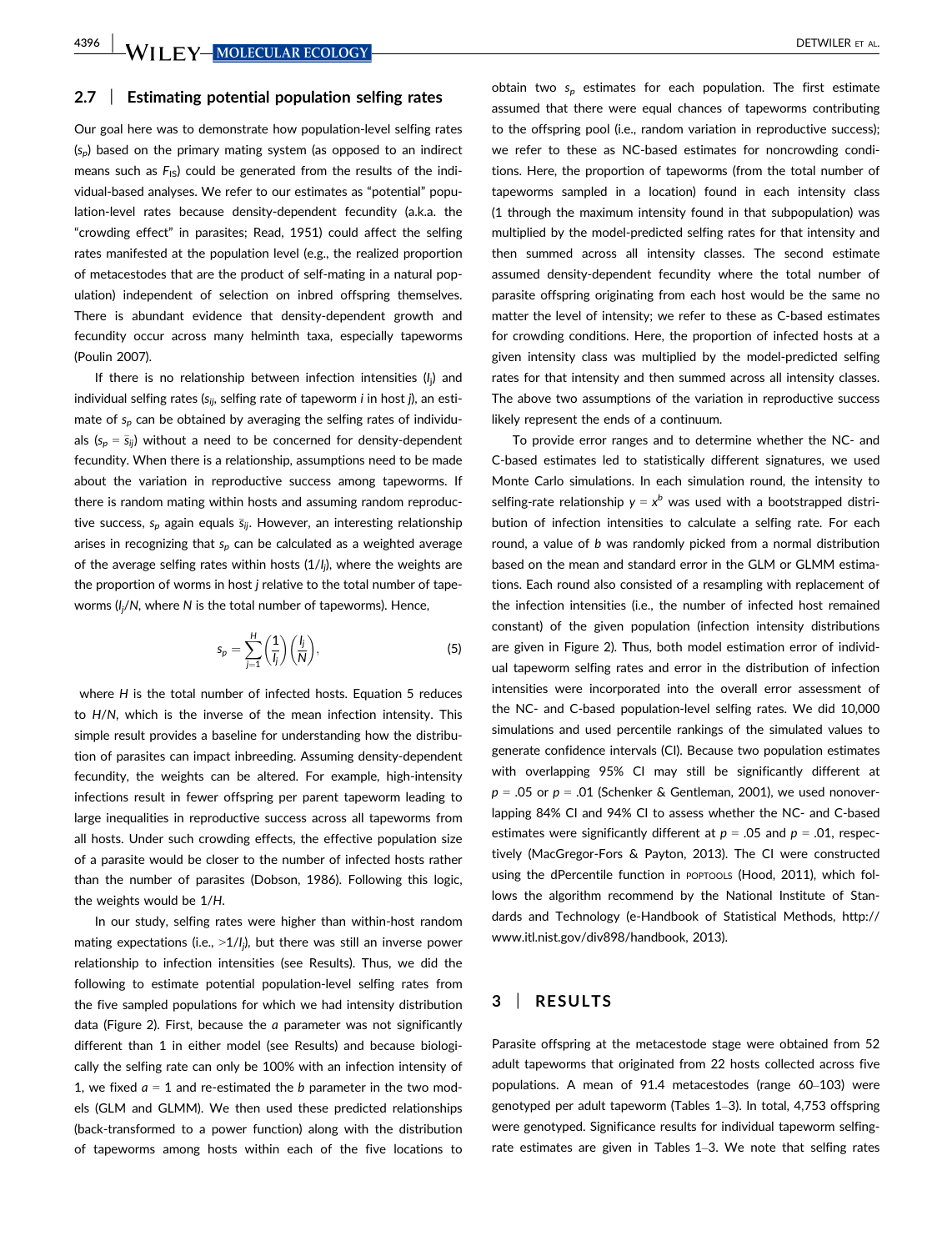

FIGURE 2 Distribution of infection intensities of Oochoristica javaensis among Mediterranean gecko hosts for each of the five populations. Prevalence of infection and mean intensity  $(\pm SE)$  is given for each location. Also included are the point estimates of the potential population-level selfing rates (given as percentages) estimated from the inverse power relationships of individual selfing rates to infection intensities (GLM and GLMM) combined with the distribution of parasites among hosts. NC-estimates (no crowding) were based on the assumption of random reproductive success of individual tapeworms, whereas C-estimates (crowding) were based on the assumption of density-dependent fecundity

could not be estimated for every tapeworm within a host because some tapeworms had identical genotypes, too few or no metacestodes were collected from the maternal tapeworm or the genotypes of the other adult tapeworms precluded a means to estimate the selfing rate. Table S1 gives the raw genotype data and the method of calculation for each tapeworm's selfing-rate estimate.

Overall, 69% (36/52) of the individual parasites significantly deviated from the selfing rate expected under random mating. There was more selfing than expected in 34 parasites and more outcrossing than expected in two parasites (Tables 1–3). Of the 16 parasites that did not have a selfing rate significantly different than that expected under random mating, 13 tended in the direction of more selfing. Binomial tests showed that more tapeworms had a significantly higher selfing rate than expected by chance alone ( $p < .001$ ), whereas the number of tapeworms with higher outcrossing rates did not deviate from that expected by chance alone ( $p = .74$ ). At the level of host, 15 of 17 hosts with more than one tapeworm had significantly more selfing and two hosts did not deviate from the expectation under random mating (Tables 1–3). A binomial test showed that more tapeworms at the level of hosts tested for a significantly higher selfing rate than expected by chance alone ( $p < .001$ ).

There was a significant inverse power relationship between the average selfing rate within hosts and infection intensity in the GLM  $(F_{1, 20} = 90.59, p < .0001)$  where 82%  $(r^2)$  of the variance in selfing rate was explained by the model. The back-transformed equation, that is, the estimated inverse power function, was  $y = 1.05 x^{-0.65}$ (Figure 1). Confidence intervals (CI) for a included 1: 95% CI [0.87, 1.28], but for b, the values were  $\ge -1$ : 95% CI [-0.79, -0.51]. A similar significant relationship was also found with the GLMM (estimate of  $b \pm SE = -0.60 \pm 0.10$ , t-value = -5.97, p < .0001; Fig. S2). The variance explained was 42% and 44% for the fixed and fixed and random effect combined in the GLMM, respectively. The back-transformed equation was  $y = 0.95 x^{-0.60}$ . Confidence intervals for a included 1: 95% CI [0.73, 1.24], but for  $b$ , the values were  $\ge -1$ : 95%  $CI [-0.79, -0.40]$ .

Upon setting  $a = 1$ , the re-estimated inverse power functions were  $y = x^{-0.613}$  (b, SE = 0.0237, 95% CI: -0.66, -0.56) and  $y = x^{-0.632}$  (b, SE = 0.0333, 95% CI: -0.7, -0.57) for the GLM and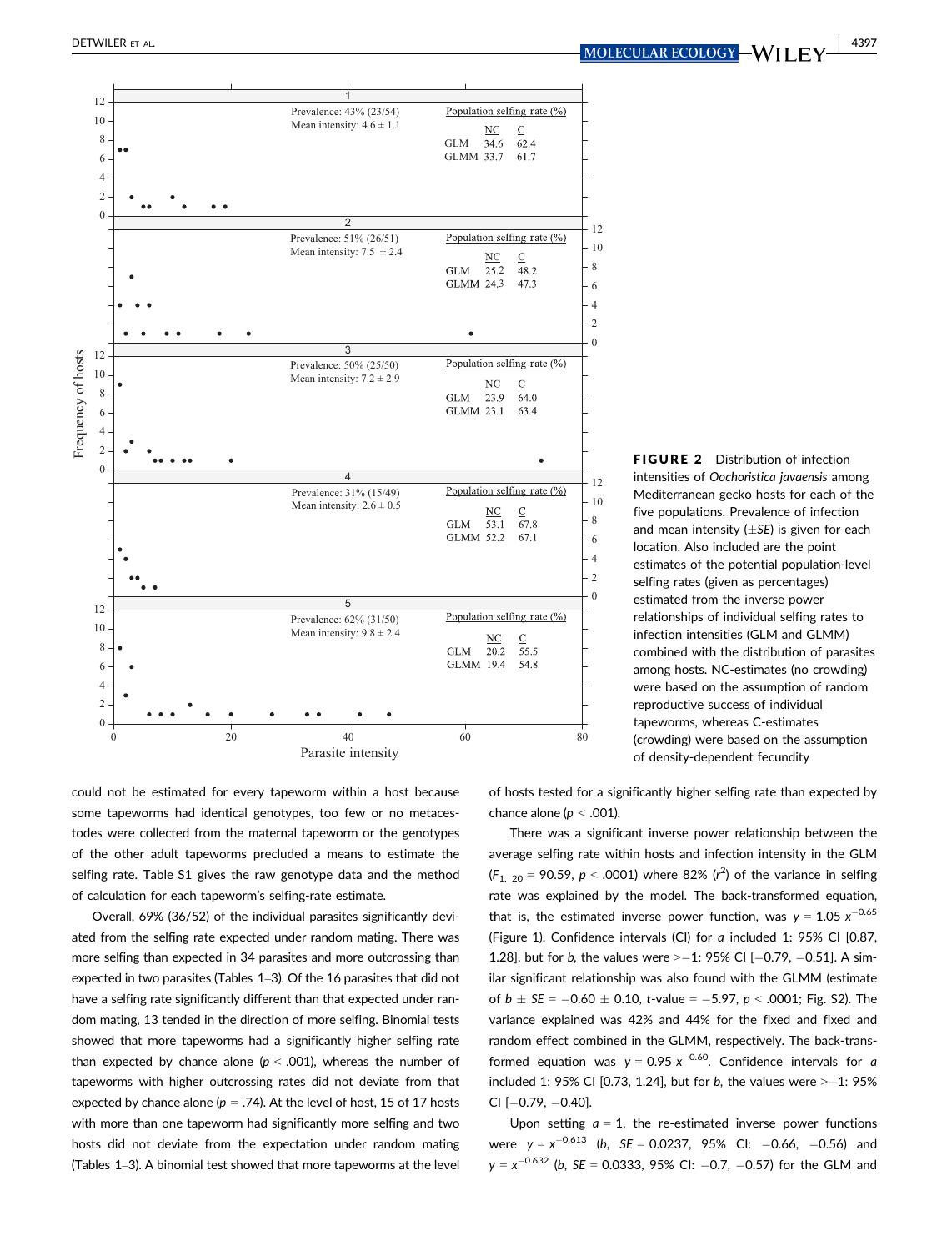**4398 WILEY MOLECULAR ECOLOGY** 

|                                                |  | <b>TABLE 1</b> Individual selfing rates of tapeworms found in hosts with an infection intensity of 2. The expected selfing rate under random |  |
|------------------------------------------------|--|----------------------------------------------------------------------------------------------------------------------------------------------|--|
| mating within a host was 0.5 for each tapeworm |  |                                                                                                                                              |  |

| Host           | Worm parent | N <sup>a</sup> | Selfing rate <sup>b</sup> | 95% CI <sup>c</sup> | p-value <sup>d</sup> | Mating strategy <sup>e</sup> | p-value by host <sup>t</sup> |
|----------------|-------------|----------------|---------------------------|---------------------|----------------------|------------------------------|------------------------------|
| 1              | A           | 93             | .84(.0017)                | $0.75 - 0.91$       | .0002                | S                            | .0445                        |
|                | B           | 93             | .24(.0039)                | $0.13 - 0.37$       | .0004                | O                            |                              |
| 2              | A           | 93             | .61(.0026)                | $0.52 - 0.71$       | .0306                | S                            | .1395                        |
|                | B           | 95             | .49(0026)                 | $0.39 - 0.6$        | .9092                | <b>RM</b>                    |                              |
| 3              | A           | 90             | .67(0079)                 | $0.50 - 0.85$       | .0638                | <b>RM</b>                    | .1094                        |
|                | B           | 93             | .56 (.0034)               | $0.45 - 0.67$       | .3414                | <b>RM</b>                    |                              |
| $\overline{4}$ | A           | 95             | .79(.0018)                | $0.71 - 0.86$       | .0002                | S                            | < 0.0001                     |
|                | B           | 94             | $.62$ (.0025)             | $0.52 - 0.71$       | .0296                | S                            |                              |
| 5              | Α           | 93             | .63(.0038)                | $0.51 - 0.74$       | .0498                | S                            | .0190                        |
|                | B           | 95             | .65(.0111)                | $0.46 - 0.87$       | .1308                | <b>RM</b>                    |                              |
| 6              | A           | 90             | .72(.0033)                | $0.60 - 0.82$       | .0002                | S                            | .0012                        |
|                | B           | 95             | $.43$ $(.0085)$           | $0.26 - 0.63$       | .4968                | <b>RM</b>                    |                              |

<sup>a</sup>Number of genotyped offspring from the parent tapeworm.

**Bold indicates the individual tapeworm selfing rate is statistically different than expected under random mating. Variance of the estimate is given in** parentheses.

<sup>c</sup>Confidence interval (CI) for selfing-rate estimate.

d<sub>p</sub>-values were calculated from the proportion of simulated selfing rates ≤ selfing rate with random mating after 10,000 bootstraps over offspring. The one-tailed probability was then converted to a two-tailed probability. The direction of significance is given in the Mating strategy column.

<sup>e</sup>The direction of significance based on the two-tailed test of the individual tapeworm mating system: S = significantly more selfing; O = significantly more outcrossing; and RM = random mating (i.e., not significantly different than the expectation based on the number of tapeworms within a host). f The p-value by host was based on the weighted Z-method to combine probabilities of individual tapeworms within a host. If significant, it was always in the direction of significantly more selfing.

| Host | Worm parent  | $N^a$  | Selfing rate <sup>b</sup> | 95% CI <sup>c</sup> | p-value <sup>d</sup> | Mating strategy <sup>e</sup> | p-value by host <sup>f</sup> |
|------|--------------|--------|---------------------------|---------------------|----------------------|------------------------------|------------------------------|
| 7    | Α            | 94     | .41(.0026)                | $0.32 - 0.51$       | .1072                | <b>RM</b>                    | < 0001                       |
|      | B            | 95     | .60(.0025)                | $0.49 - 0.69$       | .0002                | S                            |                              |
|      | C            | 94     | .54(.0026)                | $0.45 - 0.64$       | .0002                | S                            |                              |
| 8    | A & B        | $\ast$ | $\ast$                    | $\ast$              | $\ast$               | $\ast$                       | N/A                          |
|      | $\mathsf{C}$ | 93     | .57(.0055)                | $0.42 - 0.71$       | .0018                | S                            |                              |
| 9    | A            | 94     | .78(.0018)                | $0.69 - 0.86$       | .0002                | S                            | < .0001                      |
|      | B            | 94     | .97(0135)                 | $0.75 - 1.19$       | .0002                | S                            |                              |
|      | C            | 89     | .77(.0045)                | $0.64 - 0.89$       | .0002                | S                            |                              |
| 10   | A            | 90     | .61(.0027)                | $0.51 - 0.71$       | .0002                | $\sf S$                      | < .0001                      |
|      | B            | 94     | .75(.0020)                | $0.67 - 0.84$       | .0002                | S                            |                              |
|      | $\mathsf{C}$ | 95     | .39(.0025)                | $0.29 - 0.48$       | .2464                | <b>RM</b>                    |                              |
| 11   | A            | 93     | .18(.0032)                | $0.07 - 0.29$       | .0060                | $\circ$                      | .0018                        |
|      | B            | 94     | .68(.0023)                | $0.59 - 0.78$       | .0002                | S                            |                              |
|      | C            | 75     | .59(.0032)                | $0.48 - 0.69$       | .0002                | S                            |                              |
| 12   | A            | 82     | .51(.0031)                | $0.40 - 0.62$       | .002                 | S                            | < 0.0001                     |
|      | B            | 90     | $.63$ $(.0026)$           | $0.53 - 0.73$       | .0002                | S                            |                              |
|      | С            | 95     | .61(.0025)                | $0.52 - 0.71$       | .0002                | S                            |                              |

TABLE 2 Individual selfing rates of parasites found in hosts with an infection intensity of 3. The expected selfing rate under random mating within a host was 0.33 for each tapeworm

Table contents (a-f) are as in Table 1. An asterisk indicates the selfing rate of these tapeworms could not be obtained for various reasons (see main text).

GLMM, respectively. Combining these functions with the distribution of parasites among hosts, we estimated population-level selfing rates assuming random reproductive success (NC-based estimates) or

density-dependent fecundity (C-based estimates). The point estimates from the GLM and GLMM are shown in Figure 2. Figure 3 shows the GLM point estimates along with their 84% CI.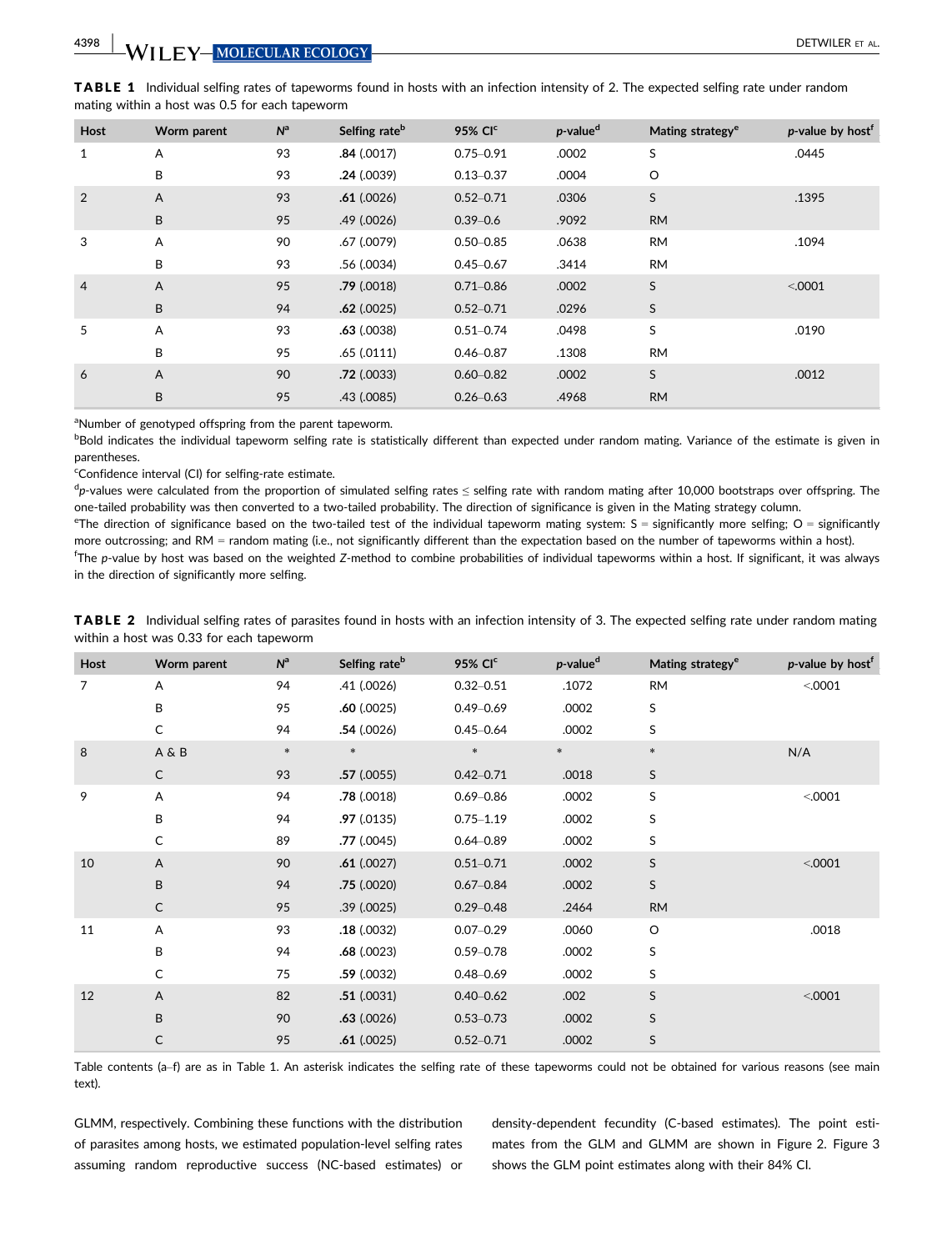DETWILER ET AL. 4399

| Host   | Worm parent                     | Intensity      | $\mathsf{N}^{\mathsf{a}}$ | Selfing rate <sup>b</sup> | 95% CI <sup>c</sup> | $p$ -value <sup>d</sup> | Mating strategy <sup>e</sup> | p-value by host <sup>f</sup> |
|--------|---------------------------------|----------------|---------------------------|---------------------------|---------------------|-------------------------|------------------------------|------------------------------|
| 13     | A                               | $\overline{4}$ | $\ast$                    | $\ast$                    | $\ast$              | $\ast$                  | $\ast$                       | < 0.0001                     |
|        | B                               |                | 93                        | .43 (.0060)               | $0.28 - 0.58$       | .0188                   | S                            |                              |
|        | С                               |                | 85                        | .51(.0029)                | $0.40 - 0.61$       | .0002                   | S                            |                              |
|        | D                               |                | *.                        | $\ast$                    | $\ast$              | $*$ . The set of $*$    | $\ast$                       |                              |
| $14\,$ | $\sf A$                         | $\overline{4}$ | 94                        | .27 (.0020)               | $0.18 - 0.35$       | .7494                   | <b>RM</b>                    | .0264                        |
|        | B                               |                | 94                        | .34(.0024)                | $0.24 - 0.44$       | .0542                   | $\mathsf{RM}$                |                              |
|        | С                               |                | 92                        | .23(.0019)                | $0.14 - 0.32$       | .5164                   | <b>RM</b>                    |                              |
|        | D                               |                | 94                        | .49(.0027)                | $0.39 - 0.59$       | .0002                   | S                            |                              |
| 15     | A                               | 4              | 93                        | .59(.0026)                | $0.49 - 0.69$       | .0002                   | S                            | < 0.0001                     |
|        | В                               |                | 95                        | .31(.0022)                | $0.21 - 0.40$       | .2174                   | <b>RM</b>                    |                              |
|        | C                               |                | 93                        | .35(.0025)                | $0.26 - 0.45$       | .0360                   | S                            |                              |
|        | D                               |                | $\ast$                    | $*$                       | $*$                 | $\ast$                  | $\ast$                       |                              |
| 16     | A                               | $\overline{4}$ | 92                        | .38(.0026)                | $0.28 - 0.48$       | .0090                   | S                            | < .0001                      |
|        | B                               |                | 94                        | .51(.0026)                | $0.41 - 0.61$       | .0002                   | S                            |                              |
|        | $\mathsf C$                     |                | 94                        | .35(.0027)                | $0.25 - 0.45$       | .0468                   | S                            |                              |
|        | D                               |                | 94                        | .37 (.0029)               | $0.26 - 0.47$       | .0244                   | S                            |                              |
| 17     | $A-D$                           | 6              | *                         | $\ast$                    | $\ast$              | *                       | *                            | N/A                          |
|        | E                               |                | 92                        | .32(.0049)                | $0.19 - 0.45$       | .0162                   | S                            |                              |
|        | F                               |                | *                         | $*$                       | $\ast$              | $\ast$                  | $\ast$                       |                              |
| 18     | Α                               | 6              | 60                        | .40 (.0236)               | $0.13 - 0.73$       | $\cdot$ 1               | $\mathsf{RM}$                | .0262                        |
|        | B                               |                | 92                        | .28(.0044)                | $0.15 - 0.41$       | .0508                   | <b>RM</b>                    |                              |
|        | $C-F$                           |                | *                         | $\ast$                    | $\ast$              | $\ast$                  | $\ast$                       |                              |
| 19     | $\mathsf{A}\text{-}\mathsf{D}$  | 6              | $\ast$                    | $\ast$                    | $\ast$              | $\ast$                  | $\ast$                       | N/A                          |
|        | E                               |                | 92                        | .30 (.0125)               | $0.13 - 0.52$       | .15                     | RM                           |                              |
|        | F                               |                | $\ast$                    | $\ast$                    | $\ast$              | $\ast$                  | $\ast$                       |                              |
| $20\,$ | $\mathsf{A}\!\!-\!\!\mathsf{C}$ | $\overline{7}$ | *                         | $\ast$                    | $\ast$              | $\ast$                  | $\ast$                       | N/A                          |
|        | D                               |                | 84                        | .30 (.0068)               | $0.13 - 0.46$       | .0738                   | <b>RM</b>                    |                              |
|        | $\mathsf{E}\text{-}\mathsf{G}$  |                | $\ast$                    | $\ast$                    | $\ast$              | $\ast$                  | $\ast$                       |                              |
| 21     | $\mathsf{A}\text{-}\mathsf{E}$  | 8              | $\ast$                    | $\ast$                    | $\ast$              | *                       | $\ast$                       | N/A                          |
|        | F                               |                | 103                       | .33(.0029)                | $0.22 - 0.44$       | .0002                   | S                            |                              |
|        | $G-H$                           |                | $\ast$                    | $\ast$                    | $\ast$              | *                       | $\ast$                       |                              |
| 22     | A                               | 9              | 95                        | .34(.0128)                | $0.13 - 0.59$       | .0204                   | S                            | < 0.0001                     |
|        | B                               |                | 84                        | .15(.0015)                | $0.08 - 0.24$       | .2780                   | <b>RM</b>                    |                              |
|        | $\mathsf{C\text{-}D}$           |                | ×                         | $\ast$                    | $*$                 | $\ast$                  | $\ast$                       |                              |
|        | E                               |                | 85                        | .32(.0026)                | $0.22 - 0.42$       | .0002                   | S                            |                              |
|        | F                               |                | 87                        | .22(.0020)                | $0.14 - 0.31$       | .0064                   | S                            |                              |
|        | ${\mathsf G}$                   |                | 92                        | .24(.0020)                | $0.15 - 0.33$       | .0014                   | S                            |                              |
|        | $\mathsf{H}\mathsf{-I}$         |                | *                         | $\ast$                    | $\ast$              | $\ast$                  | $\ast$                       |                              |

TABLE 3 Individual selfing rates of tapeworms found in hosts with infection intensities of 4 and above

Expected selfing rates under random mating within a host were 0.25, 0.17, 0.14, 0.13 and 0.11 for tapeworms originating from infection intensities of 4, 6, 7, 8 and 9, respectively. Table contents (a–f) are as in Table 1. An asterisk indicates the selfing rate of these tapeworms could not be obtained for various reasons (see main text).

The GLM and GLMM produced nearly identical results where the GLM estimates (and their corresponding CI boundaries) were always higher by no more than 1 percentage point to the GLMM results (Figures 2 and 3). Estimates of population-level selfing rates among locations ranged from 19% to 53% when assuming equal contributions of offspring among tapeworms (Figures 2 and 3). The NC population-level selfing rates had a significant negative correlation to the mean infection intensities (Pearson correlation for both NC GLM and GLMM:  $r = -.94$ ,  $p = .017$ ). This correlation was expected given that the selfing rates were a direct function of the infection intensities. Assuming crowding effects, selfing rates among locations ranged from 47% to 68% (Figures 2 and 3). In contrast to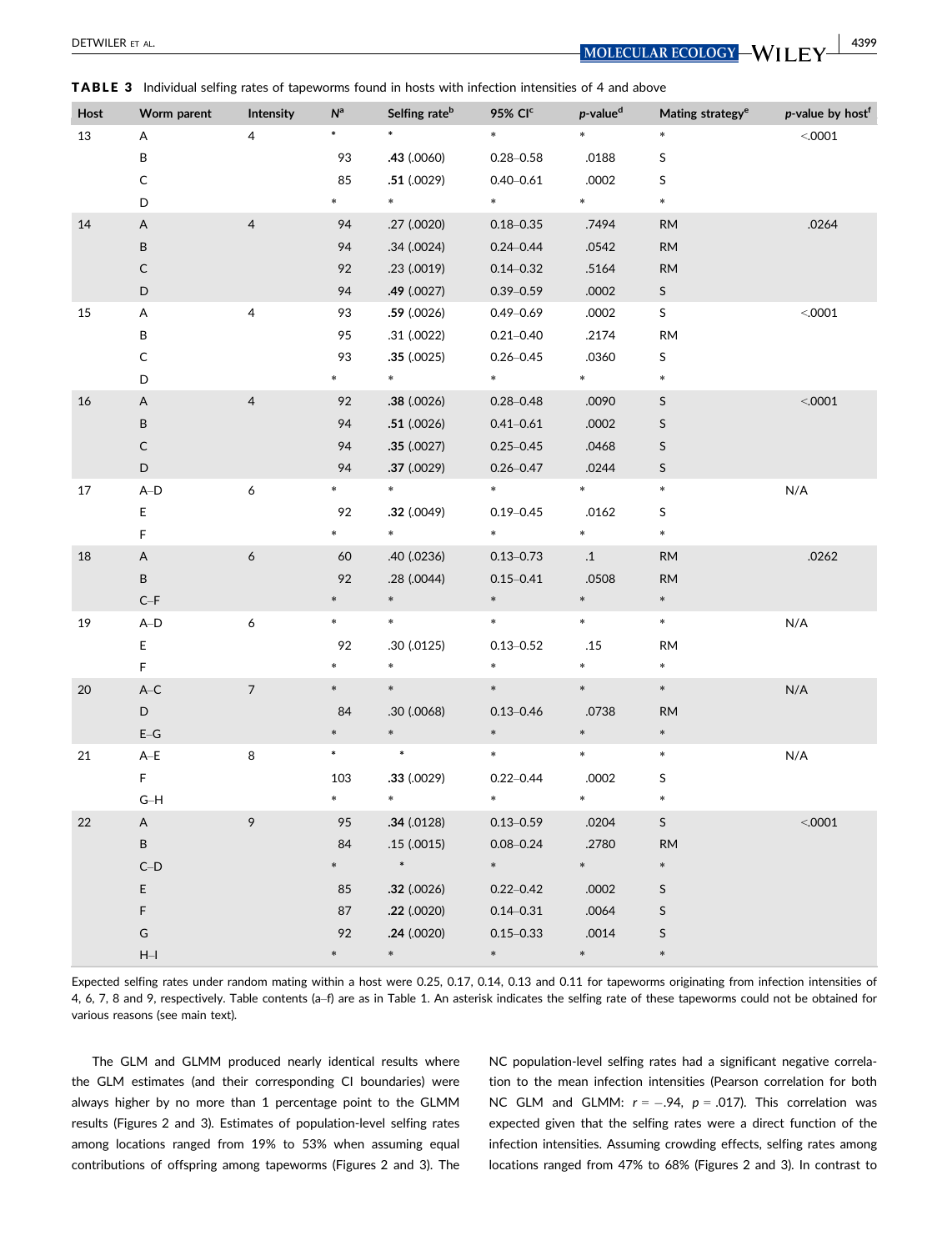

FIGURE 3 Potential population-level selfing-rate estimates and their 84% CI using the GLM results. Estimates using the GLMM results were nearly identical (all CI and point estimates shifted down by no more than 1.2 percentage points) and so are not shown. Squares are estimates based on the assumption of random reproductive success of individual tapeworms (NC), and circles are estimates based on the assumption of density-dependent fecundity (C). Letters above the bars denote that the 84% CI overlap (i.e., point estimates are not statistically different with a  $p > .05$ ) between the NC- and C-based estimates. Numbers denote there is overlap at the 94% CI (i.e., point estimates are not statistically different with a  $p > .01$ 

the NC-based estimates, the correlation between selfing rates and mean infection intensities was no longer significant when assuming highly skewed reproductive success due to crowding effects (Pearson correlation for C GLM:  $r = -.68$ ,  $p = .20$ , GLMM:  $r = -.68$ ,  $p = .21$ ). Within all populations, the point estimates of selfing were lower with the NC assumption relative to the C assumption (Figure 2). Judging significance at the .05 level, four of the five populations have estimates that would be statistically distinguishable between the NC- and C-based assumptions of reproductive success. Only in Population 4, where the fewest infected hosts were found and where infection intensities were no greater than seven tapeworms, was there overlap in the 84% CI. With a test value at .01, Populations 2 and 4 produced nonsignificant comparisons between the NC- and C-estimates (Figure 3).

## 4 | DISCUSSION

For the first time in nature, individual estimates of the primary mating system of a hermaphroditic flatworm parasite were generated. We found that individual tapeworms self-mated and outcrossed; hence, O. javaensis has a mixed-mating system. Based on the collective binomial test across individual tapeworm analyses (Tables 1–3) and that the  $b$  parameter of the inverse power function was  $\geq -1$ (Figure 1), selfing rates were significantly greater than those expected from random mating within hosts. There are several evolutionary models that can explain the maintenance of a mixed-mating system (reviewed in Goodwillie et al., 2005) including some models that show stable equilibria with high selfing rates (e.g., Porcher & Lande, 2005). Our current study does not disentangle these various models, but biparental inbreeding, which this parasite exhibits (Detwiler & Criscione, 2017), could act to maintain a mixed-mating system (Ronfort & Couvet, 1995; Uyenoyama, 1986; but see Porcher & Lande, 2016). We also suggest a possible mechanical explanation that could lead to the elevated selfing rates above that expected from random mating. When dissecting the host, it was common to see tapeworms folded on themselves. Such folding may preclude some proglottids from outcrossing and result in "forced" self-mating among proglottids of a given tapeworm (analogous to geitonogamy in plants). With a certain proportion of proglottids prevented from outcrossing while the others have random mating, the selfing rate would be higher than that expected under complete random mating.

Regardless of the cause for the elevated selfing, the results of our study clearly demonstrated that the mixed-mating system of the gecko parasite O. javaensis is a significant function of the number of tapeworms in a host. Among-population studies in hermaphroditic plants have found negative correlations between population-level selfing rates and population densities (Eppley & Pannell, 2007 and references therein). Eppley and Pannell (2007) provided an explicit relationship to model individual selfing rates as a function of densities. Data from experimental plots provided support for their model showing a nonlinear decrease in selfing rates with increasing plant densities (the number of potential mates was held constant while interplant distances were decreased; Eppley & Pannell, 2007). Here, data from a natural population show a nonlinear decrease in individual selfing rates as a function of infection intensities, which largely reflect a change in density as the body sizes of collected hosts did not vary extensively. In particular, there was a significant fit to an inverse power function where a large proportion of the variance in individual selfing rates (82% and 44% in the GLM and GLMM, respectively) was explained by the intensity of infection (Figures 1 and S2). Importantly, because there was a significantly more selfing from that expected under random mating, the population-level selfing rate will no longer simply be the inverse of the mean infection intensity. Rather, the distribution of infection intensities among hosts will be needed to estimate population-level selfing rates. Thus, a major significance of our study's findings is that the distribution of hermaphroditic parasites among hosts can be a key driver in shaping a population's primary mating system, and hence the level of inbreeding in the parasite population.

Using the relationships between the selfing rates and infection intensities in conjunction with the observed intensities of parasites among hosts in each of the five locations (Figure 2), we were able to qualitatively evaluate how parasite distributions among hosts could impact the primary mating system at the population level. When assuming random reproductive success among individual parasites, our results show that infection intensities still have a direct impact on the average selfing rate. Even though the inverse of the mean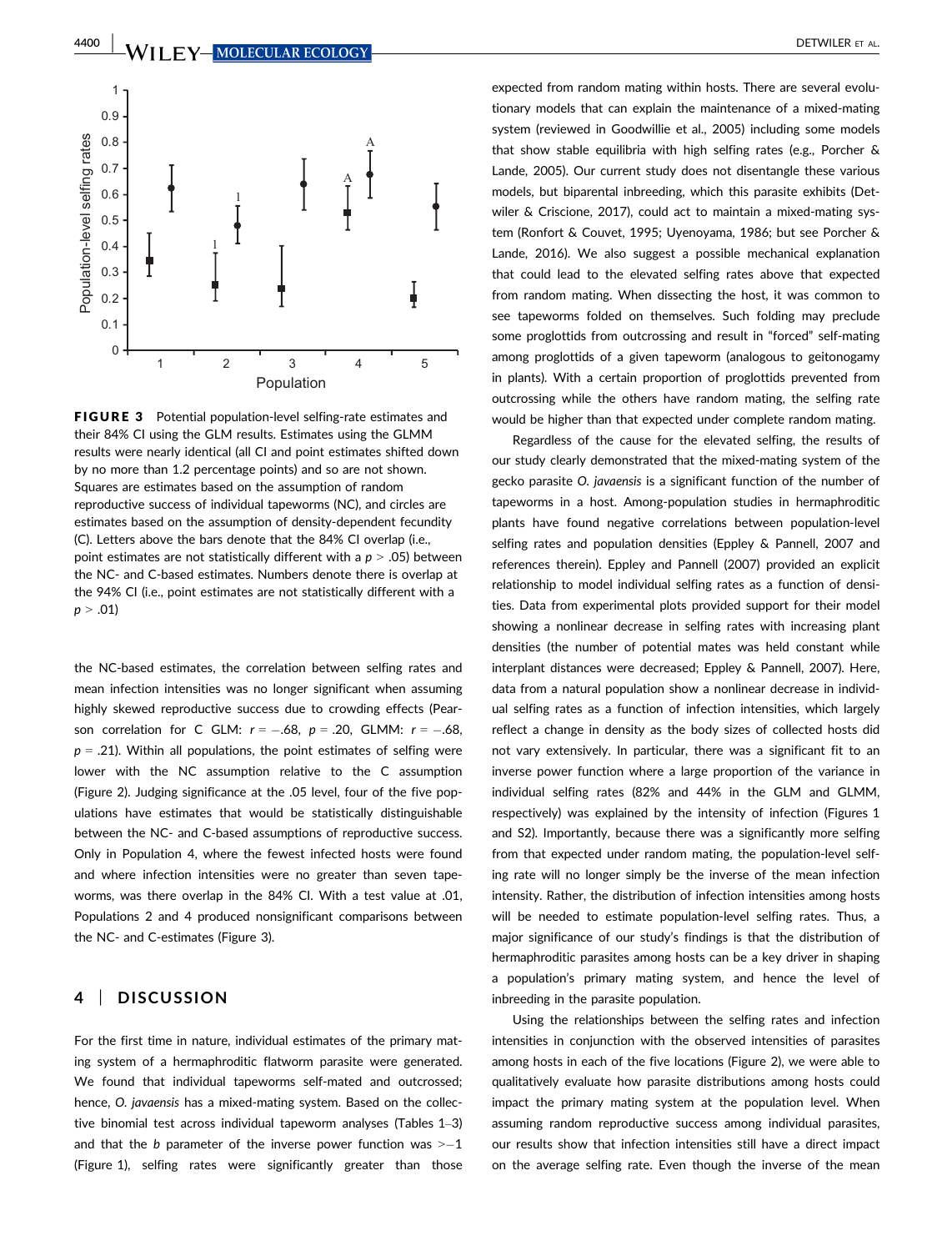intensity is not the point estimate, low mean intensities lead to higher population-level selfing rates (NC-estimates in Figure 2). In contrast, with the assumption of density-dependent fecundity as a result of crowding, no significance was detected for a correlation between population selfing rates and mean intensities (C-estimates in Figure 2). For example, Population 3 had the same mean intensity of infection, yet it had a selfing rate over 15 percentage points higher than Population 2. Even populations with higher mean intensities could have relatively higher selfing rates (e.g., compare Population 5 to Population 2). The reason for the lack of a correlation is that crowding puts more weight (i.e., higher reproductive success) on tapeworms from lower infection intensities where they will experience higher selfing rates (Figure 1). For instance, in Population 3, 44% of the infected hosts had an intensity of 1, which accounts for 68% (0.44/0.64) of the selfing rate alone when assuming high density-dependent fecundity effects. These results indicate that crowding effects, a common ecological phenomenon among parasitic helminths (Poulin 2007), represent another means (via an indirect influence on reproductive success) by which infection intensities can influence population-level selfing rates. In effect, crowding can act to magnify the proportion of offspring that are the product of selfing and lead to statistically greater population-level selfing rates than when there is random reproductive success (Figure 3). However, our results do not necessarily indicate crowding effects will always result in a lack of correlation between mean intensities and populationlevel selfing rates as ultimately it depends on the underlying distribution of infection intensities. Based on the empirical distributions, our results provided a qualitative assessment of how infection intensities directly or indirectly influence population-level selfing rates. A future endeavour could focus on providing a formal analytical treatment of how parasite distributions influence flatworm mating systems when there are deviations from random mating within hosts.

In relation to the biology of our study system, density-dependent fecundity is conceivable. Crowding effects, where competition for limited resources within a host leads to reduced growth and reproduction, have been observed in tapeworms (Read, 1951), including morphological evidence of crowding in Oochoristica spp. (O. bivitellobata, Brooks & Mayes, 1976; O. javaensis, Criscione & Font, 2001a). Nevertheless, the NC- and C-based estimates of selfing represent potential rates that could be manifested at the population level and thus should be regarded as plausible hypotheses to be tested. In another study, pedigree reconstruction analysis (Wang, El-Kassaby, & Ritland, 2012) suggests that the selfing rates estimated with the assumption of density-dependent fecundity are more likely (Detwiler & Criscione, 2017).

How do our results compare to our general understanding of hermaphroditic parasite mating systems and can general conclusions be drawn about factors that influence the primary mating system? From 14 parasitic platyhelminth species included in Jarne and Auld (2006) the average selfing rate was  $27\%$  (SD = 0.29). Taken at face value, this level of selfing is comparable to the NC-based estimates, but is lower than the C-based estimates for O. javaensis. However, 12 of the studies included in Jarne and Auld (2006) estimated s

DETWILER ET AL. 4401

indirectly via  $F_{1S}$ . We do not vet all these studies, but we draw attention to some caveats from two of the studies. In a study of the Asian tapeworm Bothriocephalus acheilognathi, eight microsatellite markers yielded an estimate of  $s = 0.418$ . But, all markers came from the internal transcribed spacer regions of the ribosomal DNA (Luo, Nie, Zhang, Yao, & Wang, 2003). Because these are not independent loci and because this is a multicopy gene that undergoes concerted evolution, it is not clear how to interpret the  $F_{1S}$  reported in this study. In the study on the marine trematode Lecithochirium fusiforme, Vilas, Paniagua, and Sanmartin (2003) found a high value of  $F_{15}$ , and thus, a high estimate of  $s = 0.69$  was obtained by Jarne and Auld (2006). Vilas et al. (2003) hypothesized that the high  $F_{1S}$  was due to a Wahlund effect. Indeed, a follow-up study found that cryptic genetic structure explained the high  $F_{1S}$  and that within each cryptic group there was random mating, that is,  $F_{1S} = 0$  (Criscione, Vilas, Paniagua, & Blouin, 2011). Given these examples, we suggest that an overall reassessment of hermaphroditic parasite mating systems is in order although this is beyond the purview of our study.

At the time of Jarne and Auld (2006), the primary mating system of only two flatworm parasite species had been assessed via progenyarray methods (Lüscher & Milinski, 2003; Trouvé et al., 1996, 1999). Since then, two additional studies have been published (Rieger et al., 2013; Schelkle et al., 2012). All of these studies revealed that outcrossing and selfing is possible among the parasitic flatworms (cestodes, trematodes and monogenes) in an experimental laboratory setting. Nonetheless, the arduous task of conducting controlled experimental infections and/or the biology of the organism itself often presents difficulties in obtaining individual-based estimates of parasite selfing rates. For example, Lüscher and Milinski (2003) concluded that outcrossing was higher between tapeworms (Schistocephalus solidus) of similar body size. However, because offspring of paired tapeworms were collectively genotyped without regard to parent of origin, the reported average selfing rate could be misleading. An example illustrates this point. With parent genotypes of AA and BB and a pool of 80, 10 and 10 offspring of genotypes AA, AB and BB, respectively, the method of Lüscher and Milinski (2003) yields an "average" outcrossing estimate of 10%. Though, depending on the parent of origin of the AB offspring, the true average outcrossing rate could range from 5.6% to 25%. Thus, it is not clear how body size might influence the mating system. Though, a parental effects study on S. solidus (Benesh, 2013) found that size-matched individuals almost completely outcrossed.

The "Russian doll" mode of reproduction in monogenes of the genus Gyrodactylus also presents difficulties in obtaining individual estimates. The first two offspring born from a parent are the product of asexual reproduction with subsequent sexual reproduction (selfing or outcrossing) possible thereafter (Cable & Harris, 2002). Schelkle et al. (2012) report 3.7%–10.9% outcrossed genotypes after several generations of two experimental infections of Gyrodactylus turnbulli. Although it is clear that outcrossing occurs, it is not known what proportion of these outcrossed genotypes may have been asexually propagated.

Rieger et al. (2013) examined outcrossing rates among mixed clonal lines of the trematode Diplostomum pseudospathaceum.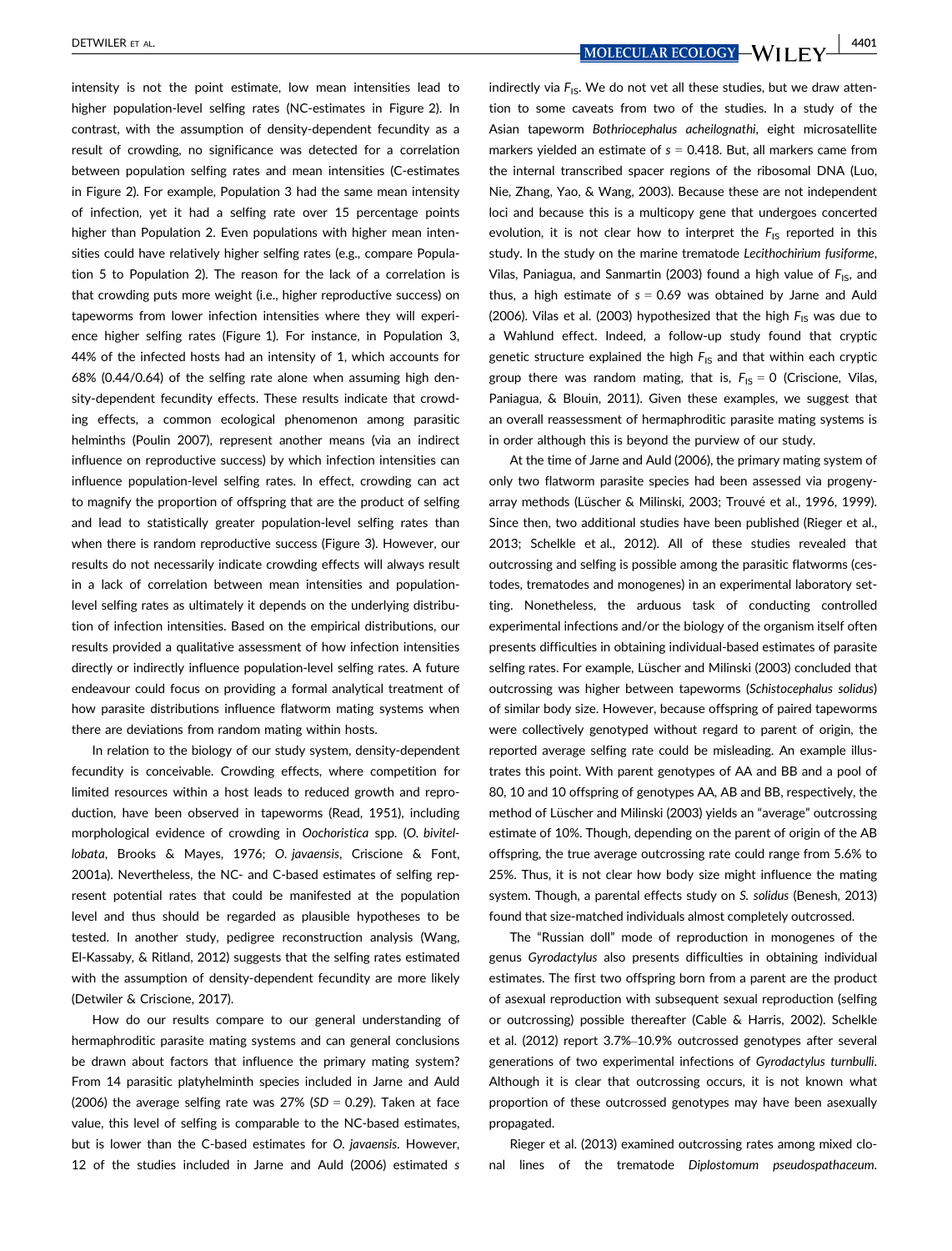4402 WII FY MOLECULAR ECOLOGY **NOTE ALL ALCOHOLOGY** 

Trematodes have obligate asexual reproduction in their first host prior to obligate sexual reproduction in their final host. They tested whether outcrossing exceeded that expected under random mating based on the assumption of equal proportions of mixed clonal line infections (e.g., 50% for two lines and 33% for three lines). The authors acknowledged infections may not take under equal proportions. Though, if this is the case, the null expectation is incorrect. Rather, the null expectation is dependent on the frequencies of each clone in a way analogous to calculating Hardy–Weinberg genotype proportions. For example, in fig. 4E of Rieger et al. (2013), the authors conclude the observed frequency of 57% of clone V genotypes in offspring indicates greater selfing of clone V (i.e., greater than the 25% expected under random mating given a 50% proportion in a dual-clone infection). However, this percentage of selfed genotypes can also be explained under random mating if the proportion of V clones in the host was actually about 75%.

Prior to our study, the work by Trouvé et al. (1996, 1999) on the trematode Echinostoma caproni provided the only individualbased selfing estimates of a flatworm parasite. Given the polymorphism limitations of allozyme markers, these studies were largely restricted to parasites from very distant locations (Mali, Egypt, Madagascar or Cameroon) to pair two individuals with distinct genotypes. Their work clearly shows that individual trematodes can outcross and self-mate, and in an interesting experiment where two trematodes from Mali were placed with a single fluke from Cameroon, the parasites from Mali preferentially outcrossed with one another (Trouvé et al., 1999). It will be interesting to test whether mate choice as verified with parentage data is a phenomenon that occurs within populations of a flatworm parasite.

The prior examples of progeny-array studies on flatworms all relied upon an experimental design where parents had a fixed genotype (Method A in our study). Method A can have limited utility for parasites collected from natural populations with low polymorphism, which will likely be the case in an inbred species such as O. javaensis (Detwiler & Criscione, 2017). While using parasites from divergent populations as in Trouvé et al. (1996, 1999) is a means to find fixed genotype parents, the results may not reflect the within-population dynamics, which is of primary evolutionary relevance. The Methods B and C we presented in this study to estimate individual selfing rates do not rely on fixed differences between parents. Thus, these methods could greatly facilitate experimental or field-based studies of various hermaphroditic animal species, especially species with low genetic diversity, and thereby increase the accessibility of different animal taxa (as molluscan systems currently predominate) for evolutionary studies dealing with hermaphroditic mating systems (e.g., sex role, Anthes, Putz, & Michiels, 2006; sex allocation, Scharer, 2009; inbreeding depression, Escobar et al., 2011).

In conclusion, we found a significant relationship between infection intensities and parasite selfing rates estimated from field-collected samples. Thus, this relationship is a direct reflection of the natural ecological dynamics experienced by O. javaensis. Given the extensive variation found among parasitic flatworm life histories, it is unlikely that this relationship will be universally applicable to all flatworm parasites. It will be interesting to determine whether particular parasite life histories relate to the occurrence or magnitude of an infection intensity to selfing-rate relationship.

Inbreeding is a powerful mechanism that can have wide-ranging evolutionary effects from genomes to populations (Charlesworth, 2003; Hartfield, 2016). There are progeny-array data for over 350 plant species and five decades of research on plant mating systems (Goodwillie et al., 2005). This foundational work is now allowing important questions to be addressed on how hermaphroditic mating systems impact genome evolution (Glemin & Galtier, 2012; Wright, Ness, Foxe, & Barrett, 2008). In contrast, there are progeny-array data for just five species of hermaphroditic flatworm parasites (including this study) (Criscione, 2016). Clearly, more work from diverse systems is needed to understand what ecological features of a parasitic lifestyle might influence hermaphroditic mating systems and hence inbreeding. Given the diversity of lifestyles and life cycles of parasitic flatworms, these systems are ripe for comparisons of how mating systems might influence genome evolution in parasites. The current study represents an effort to generate some of the foundational work needed among parasitic systems and provides methods that will facilitate field- or experimental-based studies related to hermaphroditic mating systems in parasites.

#### ACKNOWLEDGEMENTS

We thank the following undergraduates for help with field sampling, gecko and beetle dissections and/or molecular laboratory work: Katherine Holley, Erika Medina (Louis Stokes Alliance for Minority Participation researcher), Kathleen Peart, Kwadwo Owusu, Moinuddin Syed, Brianna Trejo and Abbie Ince. Several other people also helped with gecko collections including Emily Kasl, Mary Janecka and Matthew Gasner. CDC is supported by a National Science Foundation grant (DEB1145508).

## DATA ACCESSIBILITY

All the data used in the analyses are included as Table S1 in Supporting Information.

#### AUTHOR CONTRIBUTIONS

J.T.D. and C.D.C. designed the research project. J.T.D. collected the hosts and parasites in the field and laboratory. J.T.D. and I.C.C. generated the genetic data. C.D.C. developed the methods for estimating the selfing rates. J.T.D., I.C.C. and C.D.C. performed analyses and wrote the manuscript.

#### REFERENCES

- Agrawal, A. F., & Lively, C. M. (2001). Parasites and the evolution of selffertilization. Evolution, 55, 869–879.
- Anthes, N., Putz, A., & Michiels, N. K. (2006). Sex role preferences, gender conflict and sperm trading in simultaneous hermaphrodites: A new framework. Animal Behaviour, 72, 1–12.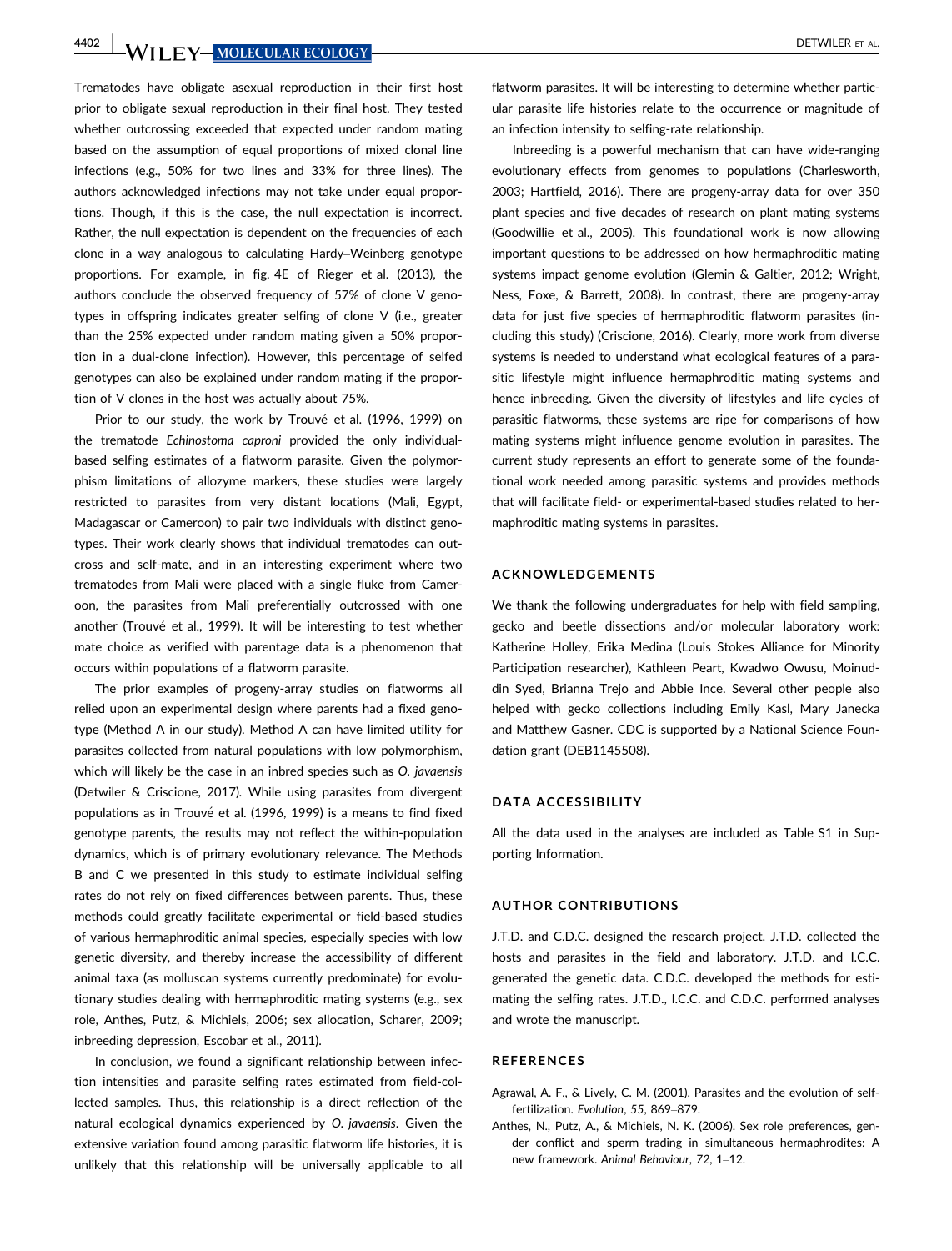DETWILER ET AL. 4403

- Bates, D., Machler, M., Bolker, B. M., & Walker, S. C. (2015a). lme4: Linear mixed-effects models using Eigen and S4 classes. [https://CRAN.R](https://CRAN.R-project.org/package=lme4)[project.org/package=lme4](https://CRAN.R-project.org/package=lme4)
- Bates, D., Machler, M., Bolker, B. M., & Walker, S. C. (2015b). Fitting linear mixed-effects models using lme4. Journal of Statistical Software, 67, 1–48.
- Benesh, D. P. (2013). Parental effects on the larval performance of a tapeworm in its copepod first host. Journal of Evolutionary Biology, 26, 1625–1633.
- Brooks, D. R., & Mayes, M. A. (1976). Morphological variation in natural infections of Oochoristica bivitellobata Loewen, 1940 (Cestoidea: Anoplocephalidae). Transactions of the Nebraska Academy of Sciences, 3, 20–21.
- Cable, J., & Harris, P. D. (2002). Gyrodactylid developmental biology: Historical review, current status and future trends. International Journal for Parasitology, 32, 255–280.
- Charlesworth, D. (2003). Effects of inbreeding on the genetic diversity of populations. Philosophical Transactions of the Royal Society of London. Series B: Biological Sciences, 358, 1051–1070.
- Chervy, L. (2002). The terminology of larval cestodes or metacestodes. Systematic Parasitology, 52, 1–33.
- Conn, D. B. (1985). Life cycle and postembryonic development of Oochoristica anolis (Cyclophyllidea: Linstowiidae). Journal of Parasitology, 71, 10–16.
- Criscione, C. D. (2016). History of microevolutionary thought in parasitology: The integration of molecular population genetics. In: J. Janovy Jr & G. W. Esch (Eds.), A Century of Parasitology: Discoveries, ideas and lessons learned by scientists who published in the Journal of Parasitology, 1914–2014 (pp. 93–109). Chichester, UK: Wiley.
- Criscione, C. D., & Blouin, M. S. (2005). Effective sizes of macroparasite populations: A conceptual model. Trends in Parasitology, 21, 212–217.
- Criscione, C. D., & Font, W. F. (2001a). Artifactual and natural variation of Oochoristica javaensis: Statistical evaluation of in situ fixation. Comparative Parasitology, 68, 156–163.
- Criscione, C. D., & Font, W. F. (2001b). Development and specificity of Oochoristica javaensis (Eucestoda: Cyclophyllidea: Anoplocephalidae: Linstowiinae). Comparative Parasitology, 68, 149–155.
- Criscione, C. D., & Font, W. F. (2001c). The guest playing host: Colonization of the introduced Mediterranean gecko, Hemidactylus turcicus, by helminth parasites in Southeastern Louisiana. Journal of Parasitology, 87, 1273–1278.
- Criscione, C. D., Vilas, R., Paniagua, E., & Blouin, M. S. (2011). More than meets the eye: Detecting cryptic microgeographic population structure in a parasite with a complex life cycle. Molecular Ecology, 20, 2510–2524.
- Cruzan, M. B., Hamrick, J. L., Arnold, M. L., & Bennett, B. D. (1994). Mating system variation in hybridizing irises: Effects of phenology and floral densities on family outcrossing rates. Heredity, 72, 95–105.
- Detwiler, J. T., & Criscione, C. D. (2011). Testing Mendelian inheritance from field-collected parasites: Revealing duplicated loci enables correct inference of reproductive mode and mating system. International Journal for Parasitology, 41, 1185–1195.
- Detwiler, J. T., & Criscione, C. D. (2014). Recently introduced invasive geckos quickly reach population genetic equilibrium dynamics. Biological Invasions, 16, 2653–2667.
- Detwiler, JT, & Criscione, CD (2017). Role of parasite transmission in promoting inbreeding: II. Pedigree reconstruction reveals sib-transmission and consequent kin-mating. Molecular Ecology, [https://doi.](https://doi.org/10.1111/mec.14210) [org/10.1111/mec.14210](https://doi.org/10.1111/mec.14210)
- Dobson, A. P. (1986). Inequalities in the individual reproductive success of parasites. Parasitology, 92, 675–682.
- Eppley, S. M., & Pannell, J. R. (2007). Density-dependent self-fertilization and male versus hermaphrodite siring success in an androdioecious plant. Evolution, 61, 2349–2359.
- Escobar, J. S., Auld, J. R., Correa, A. C., Alonso, J. M., Bony, Y. K., Coutellec, M. A., ... David, P. (2011). Patterns of mating-system evolution

in hermaphroditic animals: Correlations among selfing rate, inbreeding depression, and the timing of reproduction. Evolution, 65, 1233– 1253.

- Glemin, S., & Galtier, N. (2012). Genome evolution in outcrossing versus selfing versus asexual species. In M. Anisimova (Ed.), Evolutionary genomics: Statistical and computational methods (Vol. 1, pp. 311–335). New York, NY: Humana Press.
- Goodwillie, C., Kalisz, S., & Eckert, C. G. (2005). The evolutionary enigma of mixed mating systems in plants: Occurrence, theoretical explanations, and empirical evidence. Annual Review of Ecology Evolution and Systematics, 36, 47–79.
- Hartfield, M. (2016). Evolutionary genetic consequences of facultative sex and outcrossing. Journal of Evolutionary Biology, 29, 5–22.
- Hedrick, P. W. (2011). Genetics of populations (4th ed.). Sudbury, MA: Jones and Bartlett Publishers.
- Hood, G. M. (2011) PopTools version 3.2.5. Retrieved from [http://www.](http://www.poptools.org) [poptools.org](http://www.poptools.org)
- Jarne, P., & Auld, J. R. (2006). Animals mix it up too: The distribution of self-fertilization among hermaphroditic animals. Evolution, 60, 1816– 1824.
- Jarne, P., & David, P. (2008). Quantifying inbreeding in natural populations of hermaphroditic organisms. Heredity, 100, 431–439.
- Kennedy, M. J., Killick, L. M., & Beverley-Burton, M. (1982). Oochoristica javaensis n. sp. (Eucestoda: Linstowiidae) from Gehyra mutilata and other gekkonid lizards (Lacertilia: Gekkonidae) from Java, Indonesia. Canadian Journal of Zoology, 60, 2459–2463.
- Luo, H. Y., Nie, P., Zhang, Y. A., Yao, W. J., & Wang, G. T. (2003). Genetic differentiation in populations of the cestode Bothriocephalus acheilognathi (Cestoda, Pseudophyllidea) as revealed by eight microsatellite markers. Parasitology, 126, 493–501.
- Lüscher, A., & Milinski, M. (2003). Simultaneous hermaphrodites reproducing in pairs self-fertilize some of their eggs: An experimental test of predictions of mixed-mating and Hermaphrodite's Dilemma theory. Journal of Evolutionary Biology, 16, 1030–1037.
- MacGregor-Fors, I., & Payton, M. E. (2013). Contrasting diversity values: Statistical inferences based on overlapping confidence intervals. PLoS One, 8, e56794.
- Nollen, P. M. (1983). Patterns of sexual reproduction among parasitic platyhelminths. Parasitology, 86, 99–120.
- Nordborg, M. (2000). Linkage disequilibrium, gene trees and selfing: An ancestral recombination graph with partial self-fertilization. Genetics, 154, 923–929.
- Pollak, E. (1987). On the theory of partially inbreeding finite populations. I. Partial selfing. Genetics, 117, 353–360.
- Porcher, E., & Lande, R. (2005). The evolution of self-fertilization and inbreeding depression under pollen discounting and pollen limitation. Journal of Evolutionary Biology, 18, 497–508.
- Porcher, E., & Lande, R. (2016). Inbreeding depression under mixed outcrossing, self-fertilization and sib-mating. BMC Evolutionary Biology, 16, 105.
- Poulin, R. (2007). Evolutionary ecology of parasites (2nd ed.). Princeton, NJ: Princeton University Press.
- Price, P. W. (1977). General concepts on the evolutionary biology of parasites. Evolution, 31, 405–420.
- R Core Team (2015). R: A language and environment for statistical computing. Vienna, Austria: R Foundation for Statistical Computing. Retrieved from<https://www.R-project.org/>
- Read, C. P. (1951). The "crowding effect" in tapeworm infections. Journal of Parasitology, 37, 174–178.
- Rieger, J. K., Haase, D., Reusch, T. B. H., & Kalbe, M. (2013). Genetic compatibilities, outcrossing rates and fitness consequences across life stages of the trematode Diplostomum pseudospathaceum. International Journal for Parasitology, 43, 485–491.
- Ritland, K. (1990). Inferences about inbreeding depression based on changes of the inbreeding coefficient. Evolution, 44, 1230–1241.